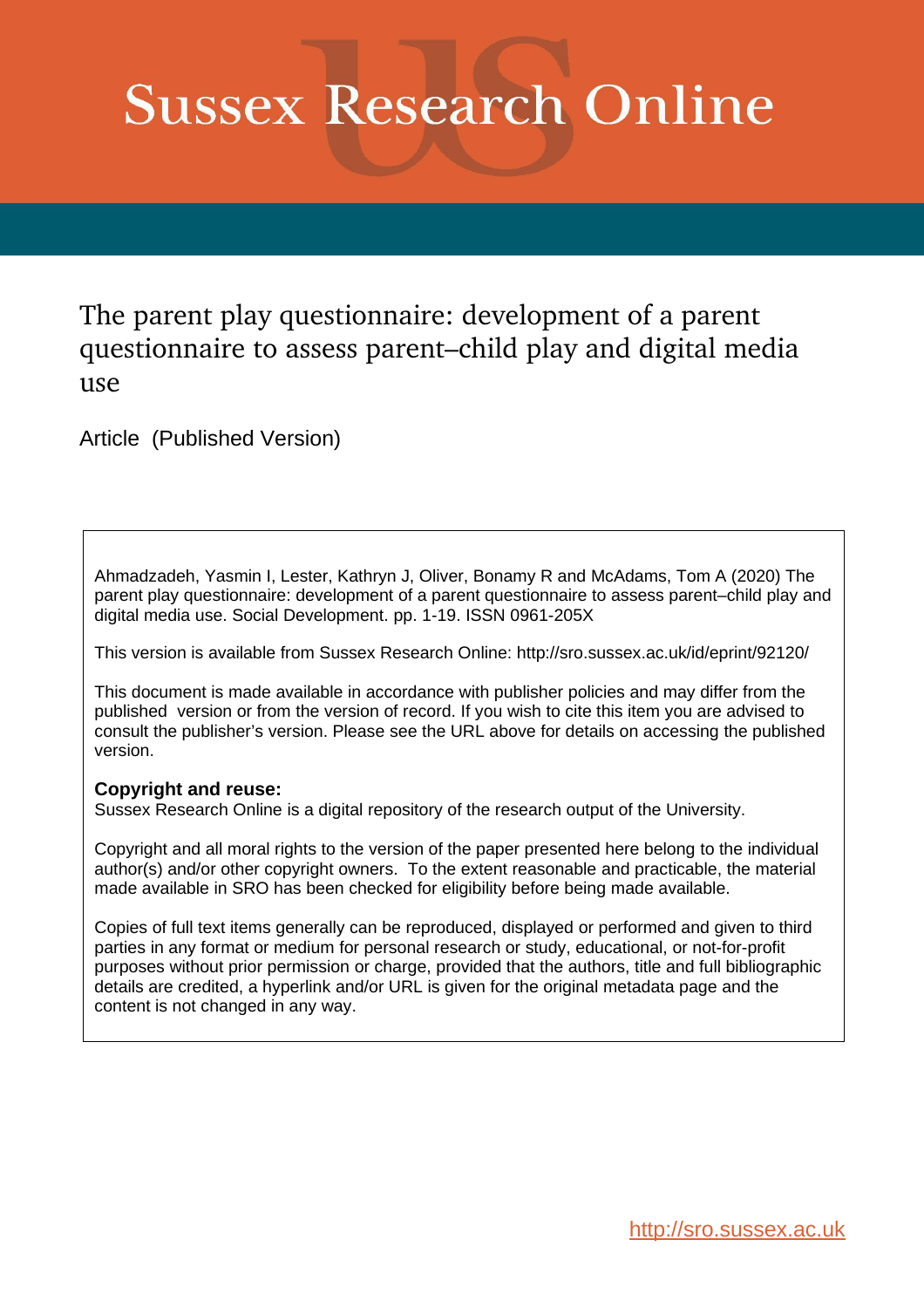# **The Parent Play Questionnaire: Development of a parent questionnaire to assess parent–child play and digital media use**

**Yasmin I. Ahmadzadeh[1](https://orcid.org/0000-0003-1333-1661)** | **Kathryn J. Lester[2](https://orcid.org/0000-0002-0853-2664)** | **Bonamy R. Oliver<sup>3</sup>** | **Tom A. McAdams1,4**

1 Social, Genetic and Developmental Psychiatry Centre, Institute of Psychiatry, Psychology & Neuroscience, King's College London, London, UK

<sup>2</sup>School of Psychology, University of Sussex, Brighton, UK

3 Department of Psychology, Goldsmiths, University of London, London, UK

4 Promenta Research Centre, University of Oslo, Oslo, Norway

#### **Correspondence**

Yasmin I. Ahmadzadeh, Social, Genetic and Developmental Psychiatry Centre, Institute of Psychiatry, Psychology & Neuroscience, King's College London, London, UK. Email: [yasmin.ahmadzadeh@kcl.ac.uk](mailto:yasmin.ahmadzadeh@kcl.ac.uk)

#### **Funding information**

Office of the Royal Society, Grant/Award Number: 107706/Z/15/Z; Wellcome Trust, Grant/Award Number: 107706/Z/15/Z

# **Abstract**

We introduce the Parent Play Questionnaire (PPQ), a parent-report measure designed to assess frequency of parent–infant play, parents' attitudes towards play with their infant, and infants' use of digital media. We describe measure development and empirical data across three samples of parent–infant dyads (total *N* = 414, offspring aged 0.3–2.5 years). Three latent factors explain the PPQ, corresponding with theoretically defined subscales. Summary scores showed good internal consistency and normally distributed results. Weak to moderate correlations were found between the frequency and attitude play scales, and with standardized measures of family social and emotional characteristics. Overall, frequency of digital media use was not correlated with play or broader family variables. Results suggest that the PPQ will be a useful tool for researchers interested in assessing parent–child play during early childhood.

#### **KEYWORDS**

digital media use, infancy, measurement, parenting, parents, play

This is an open access article under the terms of the [Creative Commons Attribution](http://creativecommons.org/licenses/by/4.0/) License, which permits use, distribution and reproduction in any medium, provided the original work is properly cited. © 2020 The Authors. Social Development published by John Wiley & Sons Ltd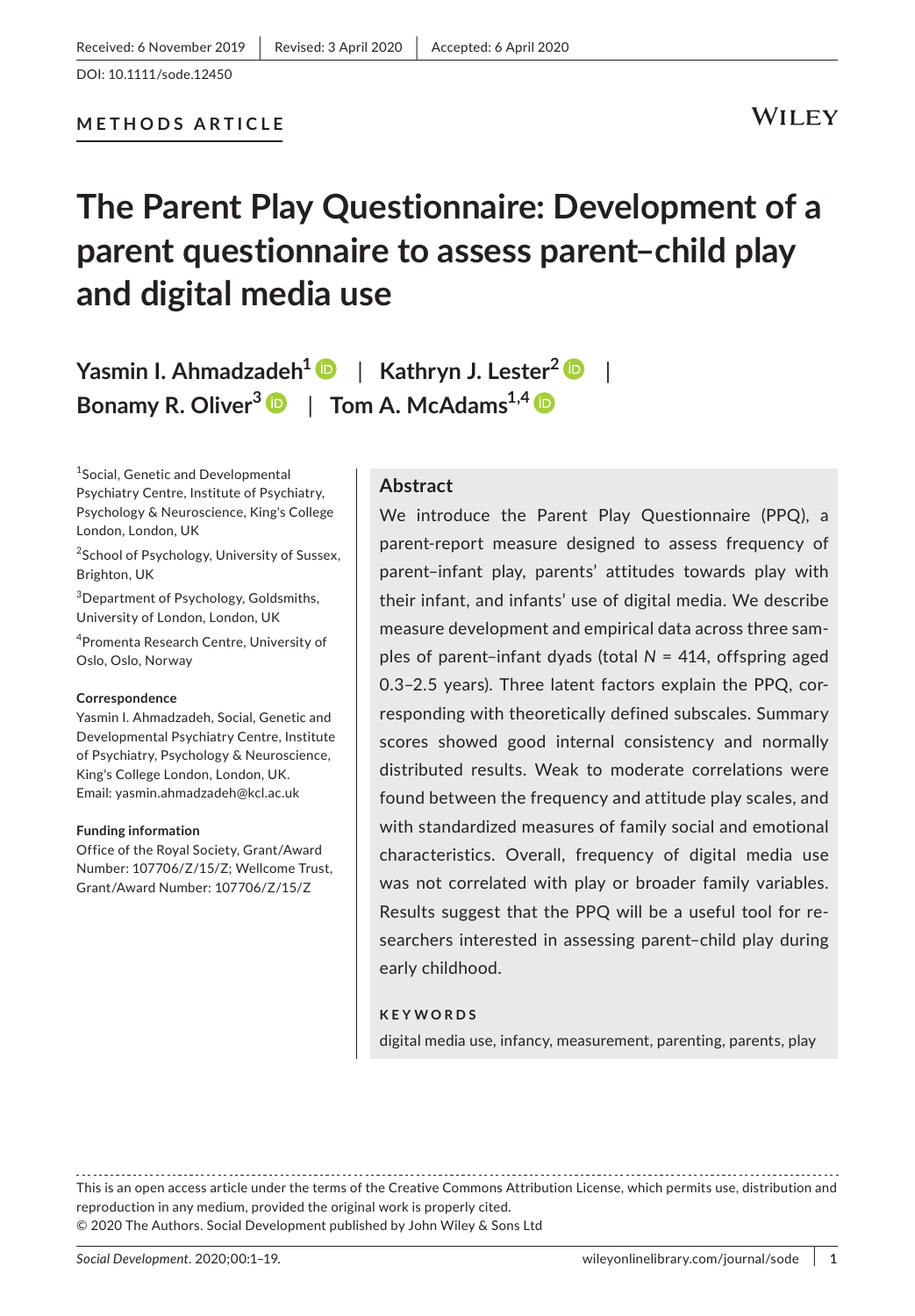# **1** | **INTRODUCTION**

Play is a self-directed, intrinsically motivated, and fun activity, which is ubiquitous and spontaneous among humans (Gray, 2009;Whitebread, Basilio, Kuvalja, & Verma, 2012). Throughout the 20th century, psychologists, philosophers, anthropologists, and clinicians sought to define the importance of play for child development, converging on the conclusion that it facilitates child learning (e.g., Piaget & Cook, 1952;Smilansky, 1968;Vygotsky, 1 967;Winnicott, 1971). Researchers have demonstrated associations between child play and physical, cognitive, social, and emotional development, examining many different forms of play across all stages of child development (e.g., Ginsburg, 2007;Singer, Golinkoff, & Hirsh-Pasek, 2006).

Parents are implicated as primary sources of influence on child play, especially during early development when children are dependent on their parents and use play as a means to learn about their environment (Garner & Bergen, 2015). As such, parent involvement in play may have an important role in child development. Parent attitudes and behaviours towards play are heterogeneous across cultures and societies, with group differences in the extent to which parents cultivate, accept or curtail play. As such, parents differ in how much time they spend engaging with child play, the types of play activities they engage with and the quality of their contribution to childled play (Brocklebank, Bedford, & Griffiths, 2014;Herschell, Calzada, Eyberg, & McNeil, 2002;Roopnarine, 2011). Recent decades have seen a widespread shift in the nature of child play. Many children spend less time engaged in unstructured free play and increasing time indoors, engaging with digital media or adult-led activities (Anderson & Pempek, 2005;Ginsburg, 2007;Gleave, 2009;Radesky, Schumacher, & Zuckerman, 2015;Valentine & McKendrck, 1997;Whitebread et al., 2012). Although concerns have been raised about changes in children's play, robust research into the impact on child development and the role of parents in these changes is limited.

To enable further research, we present the first standardized, parent-report questionnaire to assess parent–child play. We focus on play during infancy, the period of child development encapsulating the first two years of life. Exploratory and sensorimotor play develop during infancy, followed by the emergence of symbolic play and reciprocal social games, all of which become more complex as infants develop language and higher cognitive abilities (Garner & Bergen, 2015). We examine parent attitudes towards parent–child play during infancy, the frequency of their play together and frequency of infant digital media use. Measuring digital media use in children will, we think, be important as we attempt to understand potential impacts on parent–child play and child development more broadly.

# **1.1** | **Existing research on parent–child play**

Existing research on parent–child play is derived predominantly from observational studies assessing the *quality* of parent–child play. Correlations between many aspects of child development and early parent play quality have been presented, including studies of parent directing, guiding, scaffolding, limiting, and responding to the child during play. For example, parents' play sensitivity (characterized by sensitive, cooperative, and gently challenging behaviours) has been correlated with child attachment security in three-year-olds (Bureau et al., 2017). Mothers' references to objects within episodes of joint attention during play with one-year-olds has been correlated with child vocabulary (Tomasello & Farrar, 1986) and parents' supportive engagement in play has been correlated with child cognitive and language development (Tamis-LeMonda, Shannon, Cabrera, & Lamb, 2004). One-year-olds may also engage in more advanced play (e.g., functional use of objects) when with their mother compared with when alone, especially during episodes of joint attention (Bigelow, MacLean, & Proctor, 2004).

Beyond observational studies, intervention studies have provided evidence supporting a causal influence of parent– child play on child developmental outcomes. For example, an intervention encouraging parents to engage in positive playful interactions with infants found long-term associations with offspring cognitive, social and internalizing outcomes (Gertler et al., 2014). Additionally, clinical parenting programmes aimed at facilitating positive parent–child interactions through child-led play (i.e., allowing the child to choose toys and following their lead) have been shown to promote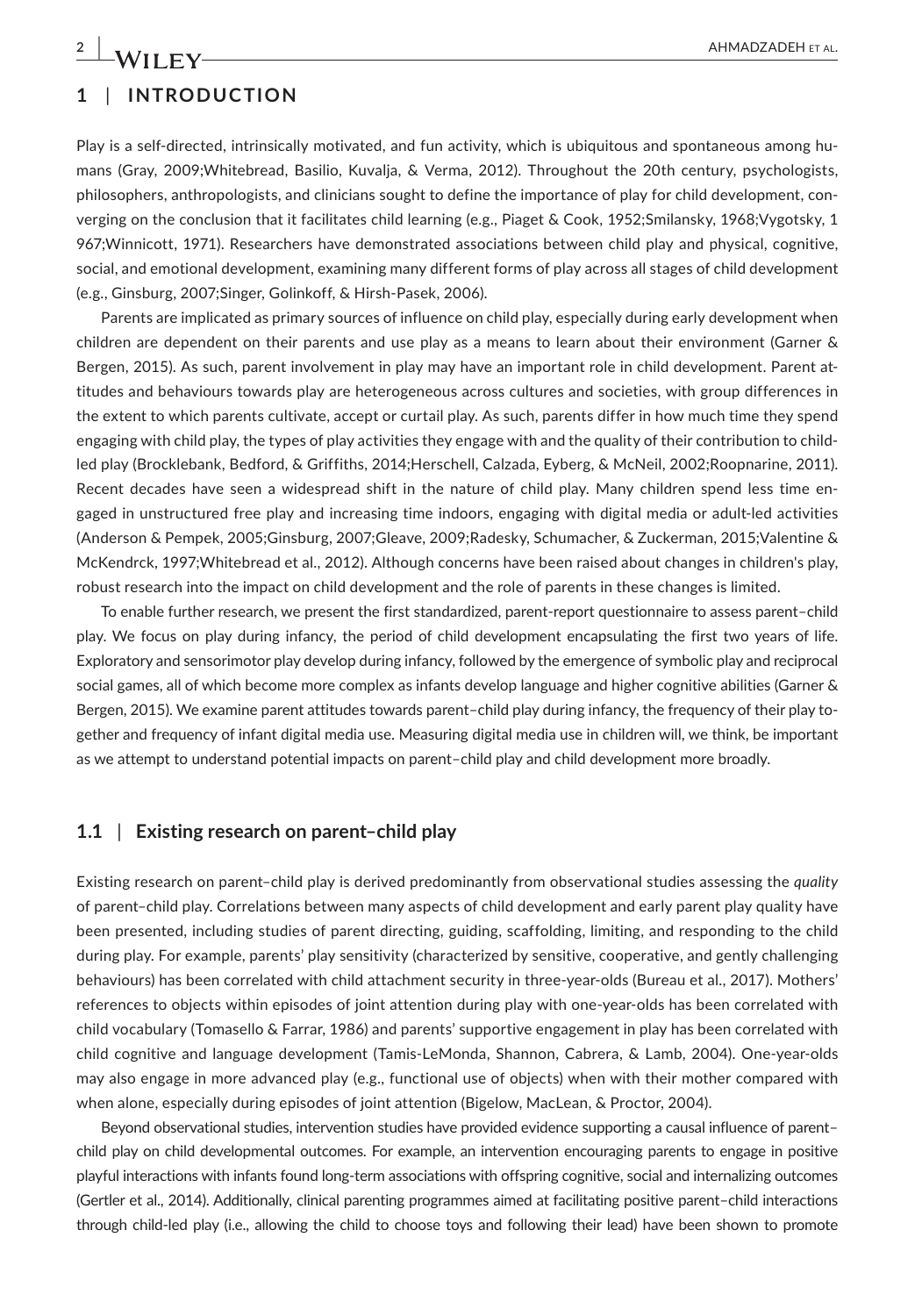positive attachment and reduce child problem behaviours (Herschell et al., 2002;Kaehler, Jacobs, & Jones, 2016). Although observational and intervention-based research designs provide valuable insight into links between parent– child play and child development, they are also costly and time intensive, commonly resulting in small, unrepresentative samples. These studies are often focused on narrow time windows, limiting their information about everyday play in naturalistic settings. Furthermore, observation methods cannot inform on parent attitudes, feelings or beliefs, which may enrich our understanding of parent–child play practices and their importance for child outcomes. To address these issues, we sought to design a parent-report questionnaire that is cheap and easy to administer remotely among large samples.

In preparation for measure development, we conducted a search of published literature and scales from large cohort studies, where questionnaire data collection is the norm. We found no scales designed to evaluate parent– child play per se. We found a handful of stand-alone questionnaire items designed to examine the frequency of parent–child play, but none for parent attitudes towards child play. The available items were limited in scope and were not standardized between cohorts. We found very few publications using these items. In the U.K. Millennium Cohort Study for example, frequency of parent–child play was assessed using a single parent-report item for children at the age of three and six items for children at the age of five (Kroll, Carson, Redshaw, & Quigley, 2016). Published data showed that fathers' engagement in creative play was inversely correlated with prospective child behavioural problems. Mothers' time spent playing with five-year-old children was associated with social factors including parent ethnicity, employment, education, age at child's birth, lone parent status, and number of dependent children (Brocklebank et al., 2014). In the Avon Longitudinal Study of Parents and Children (Boyd et al., 2013), parents reported on their time spent singing and reading to their infant; visiting the park; and allowing their infant to be noisy, play with messy objects and build towers or other creations. Data were used in composite scores to assess parenting traits, but not parent–child play specifically (e.g., Opondo, Redshaw, Savage-McGlynn, & Quigley, 2016;Roulstone, Law, Rush, Clegg, & Peters, 2010). In summary, we found that a standardized scale to evaluate parent–child play would be a valuable contribution to the research field, facilitating new research on individual differences in parent– child play with young children, particularly in the context of increasing levels of digital play.

# **1.2** | **Parent–child play and digital media use**

Modern technology is embedded in the daily lives of children. Many children now watch television and use mobile touchscreen devices daily, including in the first years of life (Anderson & Pempek, 2005;Taylor, Monaghan, & Westermann, 2018;Vandewater et al., 2007). Of concern to some have been indications that opportunities for child play are displaced by rapidly increasing access to digital media, with fewer unstructured and creative parent–child interactions, particularly those involving sensorimotor and social play (Radesky et al., 2015). The American Academy of Pediatrics advise that for children under two years, 'adult interaction with the child during media use is crucial' (AAP Council on Communications & Media, 2016), although the World Health Organization recommends no screen time for children under two (WHO, 2019). However, the evidence-base to support concerns surrounding digital media use in young children is limited.

To date, research on digital media use among young children has relied upon small samples and been disproportionately focused on television exposure and negative implications. One study found that young children falling outside versus inside the AAP media use guidelines did not experience differences in their time spent reading or being read to, or engaging in outdoor play (Vandewater et al., 2007). However, television viewing time *was* associated with reduced time engaging with parents and in creative play (Vandewater, Bickham, & Lee, 2006). Meta-analytic findings show evidence for negative, concurrent associations between television exposure and quality of parent–child interactions (Kostyrka-Allchorne, Cooper, & Simpson, 2017). Specific to play, one group observed a reduction in quantity and quality of parent– child play in the presence of background television (Kirkorian, Pempek, Murphy, Schmidt, & Anderson, 2009). A negative, prospective association between background television exposure and infant vocabulary has been reported, mediated by lower maternal speech quantity and quality during play (Masur, Flynn, & Olson, 2016). Lower levels of parent-toddler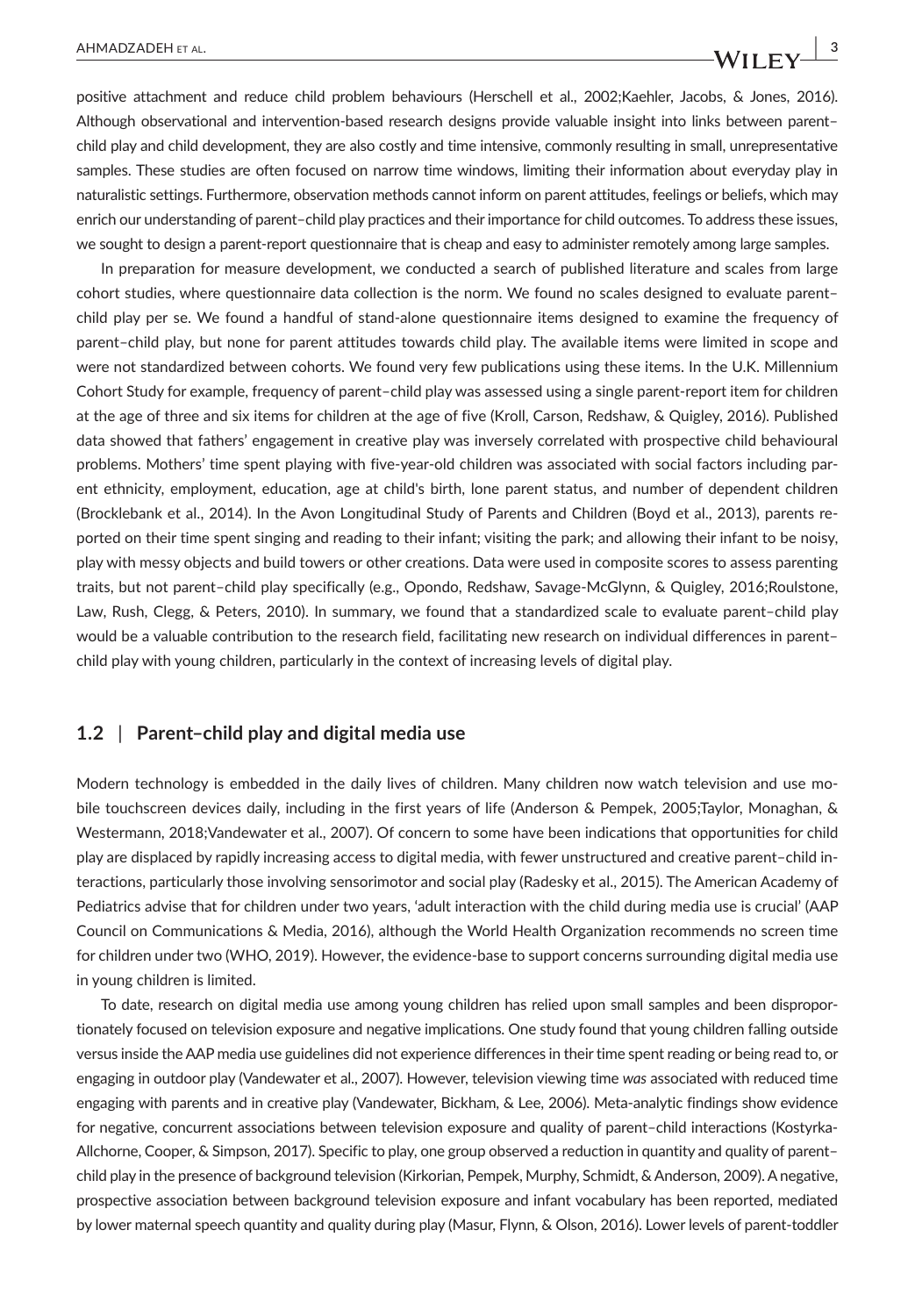verbalization and collaboration have been observed when reading electronic versus print books (Munzer, Miller, Weeks, Kaciroti, & Radesky, 2019) and specific design features of tablet devices and children's apps have been shown to inhibit parent scaffolding during tablet play (Hiniker, Lee, Kientz, & Radesky, 2018).

By contrast to research linking infant digital media use to negative outcomes, a smaller literature exists on the rich learning opportunities provided. For example, the use of video calls for face-to-face interactions has been linked to toddlers' language acquisition (Roseberry, Hirsh-Pasek, & Golinkoff, 2014) and well-designed digital media may give parents ideas and content for playful activities (Radesky et al., 2015). The availability of digital media within homes has rapidly increased, but robust research to understand implications for families with young children is scarce. By including items about infant digital media use in our new measure of play, we aim to facilitate research on how this technology use may be associated with parent–child play, for better or worse.

# **1.3** | **The Parent Play Questionnaire**

There are several ways to conceptualize and measure parent–child play, requiring multiple measurement tools and designs to provide a quality evidence base. Here, we develop the first standardized questionnaire of parent–child play and show that it demonstrates good psychometric properties. We address an important gap in the field of play research and make a novel contribution to accommodate the needs of researchers. The Parent Play Questionnaire (PPQ) can be remotely administered to parents, completed on a large scale, at low cost. We collect novel data on everyday play experiences, to complement existing research on play behaviours in observation settings and intervention studies. The focus is on the first years of life, when offspring are dependent on parents and play to learn about their environment. Scales assess *Frequency of Parent–child Play*, *Parent Attitudes Towards Play,* and *Frequency of Digital Media Use*, to explore associations between parent–child play and technology use in families with young children. We examine correlations between these scales and existing standardized questionnaires indexing family social and emotional characteristics, to explore convergent validity of the PPQ.

# **2** | **METHOD**

# **2.1** | **Participants**

Data were drawn from three independent samples of English-speaking parents participating in research studies based at King's College London and the University of Sussex, conducted between 2016 and 2018. In each study parents were invited to complete the PPQ for their infant (mean age across studies = 1.5 years, *SD* = 0.34). We present empirical data from each study to assess replicability of PPQ results across independent groups. For the sake of clarity in this article, we refer to the samples from each study as *Samples 1*, *2*, and *3.* Participant demographics are outlined in Table 1 alongside comparable 2017 census data for England and Wales. Where possible, census data are displayed for mothers of young children, given that over 80% of the participating parents were mothers. Chi-square tests of independence were used to compare demographic data in each sample with the displayed census data. Significantly more infants with ethnicity rated as White British or White Other were included in our samples compared with the British population in general. A range of families were represented across the samples in terms of socioeconomic status (indexed by parent educational attainment, employment status and lone parent status). Parent age was not collected from participants in *Sample 1*. All parents in *Sample 2* were below the average age for first time mothers in Britain (28 years; Ghosh, 2019). Parent age in *Sample 3* was representative of the national population for mothers with young infants.

The 157 parents in *Sample 1* were the first to pilot the PPQ. Participants were community volunteers recruited by researchers at King's College London, using targeted posts in online community parenting groups, university e-mail circulars, and posters placed in local nurseries and other locations frequently visited by parents of infants (e.g., library,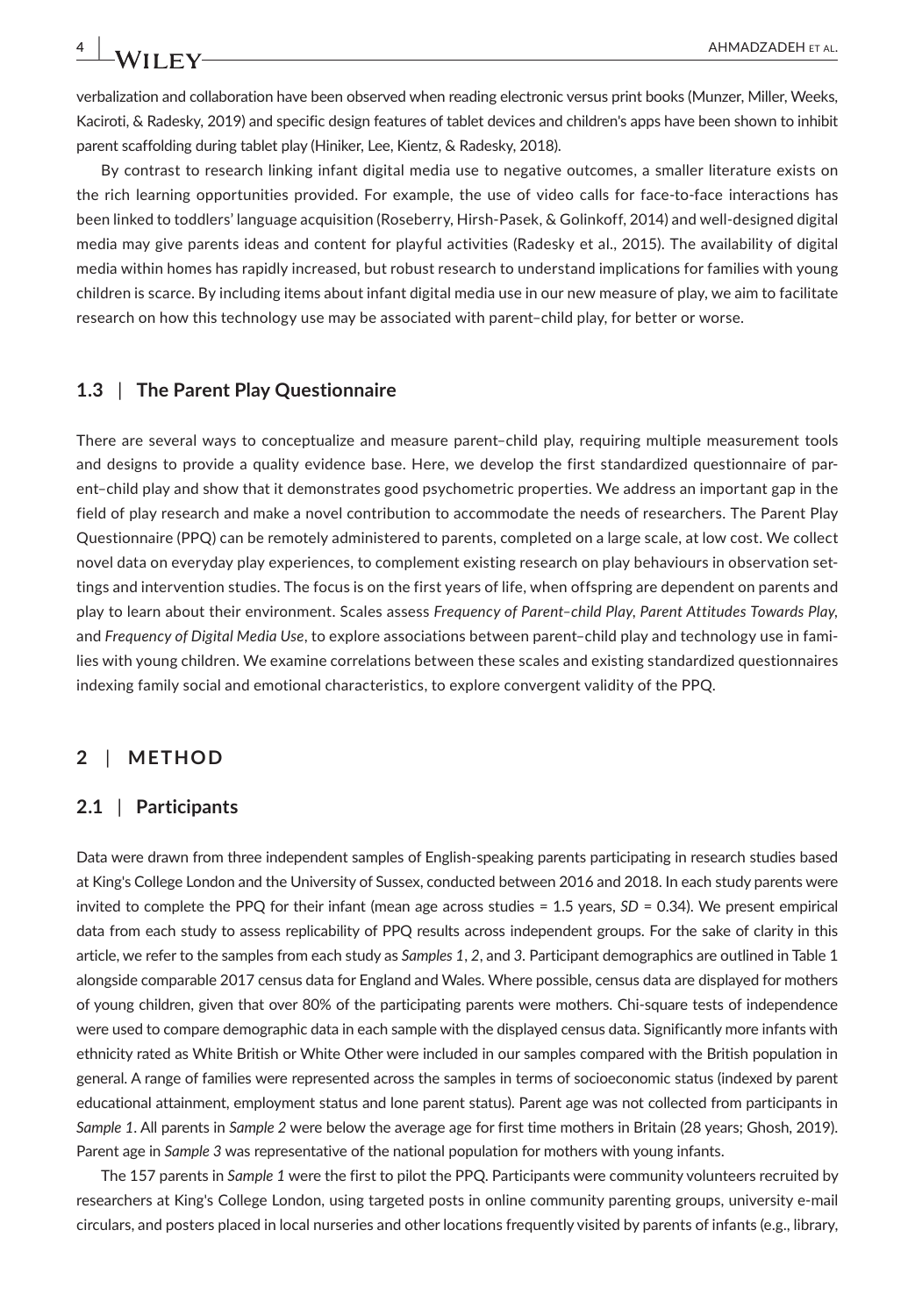| <b>TABLE 1</b> Sample demographics                                                            |                                                                                                                                                                                                                                                                        |                      |                                       |                      |                                           |
|-----------------------------------------------------------------------------------------------|------------------------------------------------------------------------------------------------------------------------------------------------------------------------------------------------------------------------------------------------------------------------|----------------------|---------------------------------------|----------------------|-------------------------------------------|
|                                                                                               |                                                                                                                                                                                                                                                                        | Sample $1(n = 157)$  | Sample $2(n = 161)$                   | Sample $3(n = 96)$   | 2017 census data for England<br>and Wales |
| Age range (years, M/SD)                                                                       |                                                                                                                                                                                                                                                                        |                      |                                       |                      |                                           |
|                                                                                               | Child                                                                                                                                                                                                                                                                  | $0.3 - 3.0(1.3/0.4)$ | $1.0 - 2.3(1.3/0.3)$                  | $1.0 - 2.5(1.5/0.3)$ | ł                                         |
|                                                                                               | Parent                                                                                                                                                                                                                                                                 | Unknown              | $20 - 25(23.0/0.9)$                   | $18 - 49(32.7/5.7)$  | $32^{\dagger}$                            |
| Parent relationship to child (%)                                                              |                                                                                                                                                                                                                                                                        |                      |                                       |                      |                                           |
|                                                                                               | Mother                                                                                                                                                                                                                                                                 | $\overline{6}$       | 81                                    | 98                   | ł                                         |
| Child sex (%)                                                                                 |                                                                                                                                                                                                                                                                        |                      |                                       |                      |                                           |
|                                                                                               | Female                                                                                                                                                                                                                                                                 | 45                   | 53                                    | 51                   | $\ddot{\phi}^{\ddagger}$                  |
| Child Ethnicity (%)                                                                           |                                                                                                                                                                                                                                                                        |                      |                                       |                      |                                           |
|                                                                                               | White British/Other White                                                                                                                                                                                                                                              | $89*$                | 96*                                   | $93*$                | $71+$                                     |
| Parent highest educational attainment (%)                                                     |                                                                                                                                                                                                                                                                        |                      |                                       |                      |                                           |
|                                                                                               | Undergraduate degree or higher                                                                                                                                                                                                                                         | 88                   | $17*$                                 | $68$ <sup>*</sup>    | $42^{\frac{5}{3}}$                        |
|                                                                                               | $2 + A$ level, $4 + AS$ level                                                                                                                                                                                                                                          | $\circ$              | 27                                    | $\overline{19}$      | $21^{\frac{5}{3}}$                        |
|                                                                                               | $5 + GCSE A^* - C$ , 1 A level, 2-3 AS level                                                                                                                                                                                                                           | 5                    | 36                                    | $\overline{ }$       | 20 <sup>5</sup>                           |
|                                                                                               | Less than 5 GCSE A*-C                                                                                                                                                                                                                                                  | 1                    | 20                                    | $\circ$              | ౚ                                         |
| Parent employment status (%)                                                                  |                                                                                                                                                                                                                                                                        |                      |                                       |                      |                                           |
|                                                                                               | Employed                                                                                                                                                                                                                                                               | 72ns                 | 58*                                   | 64ns                 | 661                                       |
|                                                                                               | in work training<br>Student or                                                                                                                                                                                                                                         | 4                    | $\breve{\phantom{0}}$                 | $\sim$               | ł                                         |
|                                                                                               | Stay at home parent                                                                                                                                                                                                                                                    | 23                   | 32                                    | 32                   | $27^{\frac{1}{1}}$                        |
|                                                                                               | Unemployed or unable to work                                                                                                                                                                                                                                           | $\overline{ }$       | 4                                     | $\sim$               | ్గా                                       |
| Family composition (%)                                                                        |                                                                                                                                                                                                                                                                        |                      |                                       |                      |                                           |
|                                                                                               | Lone parent family                                                                                                                                                                                                                                                     | ້ຕ                   | $\overset{*}{\mathcal{S}}\mathcal{O}$ | Unknown              | $22^{\pm}$                                |
|                                                                                               | One child family                                                                                                                                                                                                                                                       | 53 <sub>ns</sub>     | $72*$                                 | 45ns                 | $45^{\pm}$                                |
| For mothers with a child aged 1.5 years, based<br><sup>‡</sup> For live births (Ghosh, 2019). | on standardized mean age of mother for all births (30.5 years; Ghosh, 2019).<br>p < .05, ns not significant, compared with 2017 census data using chi-square test of independence.<br>For adults aged 21 to 64 years who were not enrolled in education (Clegg, 2017). |                      |                                       |                      |                                           |
|                                                                                               | "For mothers aged 16 to 64 years with youngest child aged 0 to 2 years (Glastonbury, 2017)                                                                                                                                                                             |                      |                                       |                      |                                           |

<sup>\*</sup>For all families with dependent children (Knipe, 2017). ±For all families with dependent children (Knipe, 2017).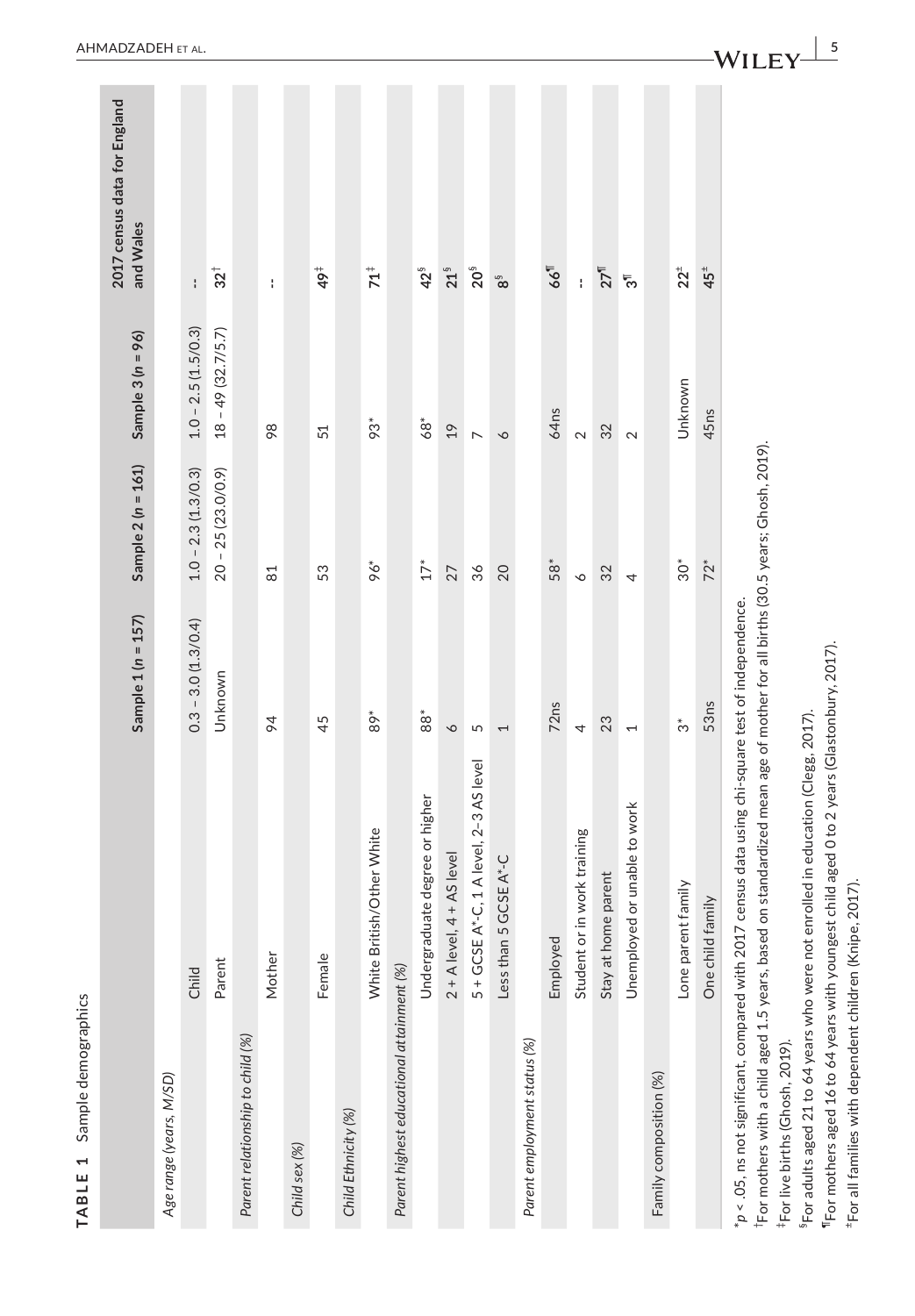soft play café). All parents took part anonymously, completing the PPQ as part of an hour-long, online questionnaire battery. Parents provided quantitative and qualitative feedback on the PPQ items. Feedback items assessed whether parents enjoyed answering the questions and whether questions felt relevant to them (using 4-point Likert scales), with a textbox for further comments or feedback (using raw text). Qualitative and quantitative data from *Sample 1* were used to inform development of the PPQ for subsequent, concurrent use with *Samples 2* and *3*. The 161 parents in *Sample 2* were recruited by researchers at King's College London as part of the Children of the Twins Early Development Study (Ahmadzadeh et al., 2019). Again, these parents completed the PPQ as part of an hourlong questionnaire battery. The 96 parents in *Sample 3* were community volunteers recruited by researchers at the University of Sussex, using the same methods as for *Sample 1*. These parents completed the PPQ online as part of a 30-min questionnaire battery.

#### **2.2** | **Measures**

#### **2.2.1** | **PPQ scales construction**

The *Frequency of Parent–child Play* scale was designed to assess how frequently parents had played with their infant in the past two weeks (Table 2A). Eight items were developed to broadly cover all types of parent–child play appropriate for infants, based on a comprehensive review of the play literature. Parents responded using a six-point frequency scale. A ninth item indexing 'Messy play' was removed for *Samples 2* and *3*, due to very low endorsement by participants in *Sample* 1. One 'quality control' item was included for *Samples 1* and *2*, asking participants to select a specified response for use as a proxy measure of participant attention and validity of responses (e.g., 'This is a quality control question: please select 'Never''). Data from three participants in *Sample 1* and five participants in *Sample 2* were excluded from this subscale due to selecting an incorrect answer to this question.

In *Samples 2* and *3* we piloted additional stand-alone items asking parents to directly estimate the average amount of time that they had spent playing with their child each day during the past two weeks, on both 'work or study days' and 'free days' (0-30 min, 30-60 min, 1-2 hr, 2-4 hr, more than 4hr). Items were included to assess differences in parent–child play time throughout the week, and whether parents' direct estimates of play duration were correlated with our eight-item scale for *Frequency of Parent–child Play*.

The *Frequency of Digital Media Use* scale was designed to assess child exposure to television, computers, tablets, smart phones and games consoles in the past two weeks (Table 2B). Six items were designed by the authors and piloted in *Sample 1*, asking parents to report on both the frequency of child 'watching' and 'playing on' digital media devices on their own, with the parent, or with others. Items were scored along a five-point frequency scale in *Sample 1*, which was adapted to include six points for *Samples 2 and 3* (thereby matching the scale used for *Frequency of Parent–child Play*). Both qualitative and quantitative data from *Sample 1* indicated that the 'playing on' items were not age-appropriate for infants. The 'playing on' items were removed from the measure for *Samples 2* and *3*.

Fifteen items for three *Parent Attitudes towards Play* scales were originally conceived, to measure parent perceptions and behaviours during play with their child in the past two weeks (Table 2C). The authors designed four items to assess parents' involvement in play with their child; seven items related to parent enjoyment of parent–child play; and four items assessing the degree to which parents structured play with their child—to examine whether parents actively directed and organised playtime. Parents answered using a four-point Likert scale. Two quality control items were included for *Samples 1* and *2*, asking participants to select specified responses. Data from two participants in *Sample 1* and four participants in *Sample 2* were excluded from this subscale, due to their selecting an incorrect answer on either quality control item.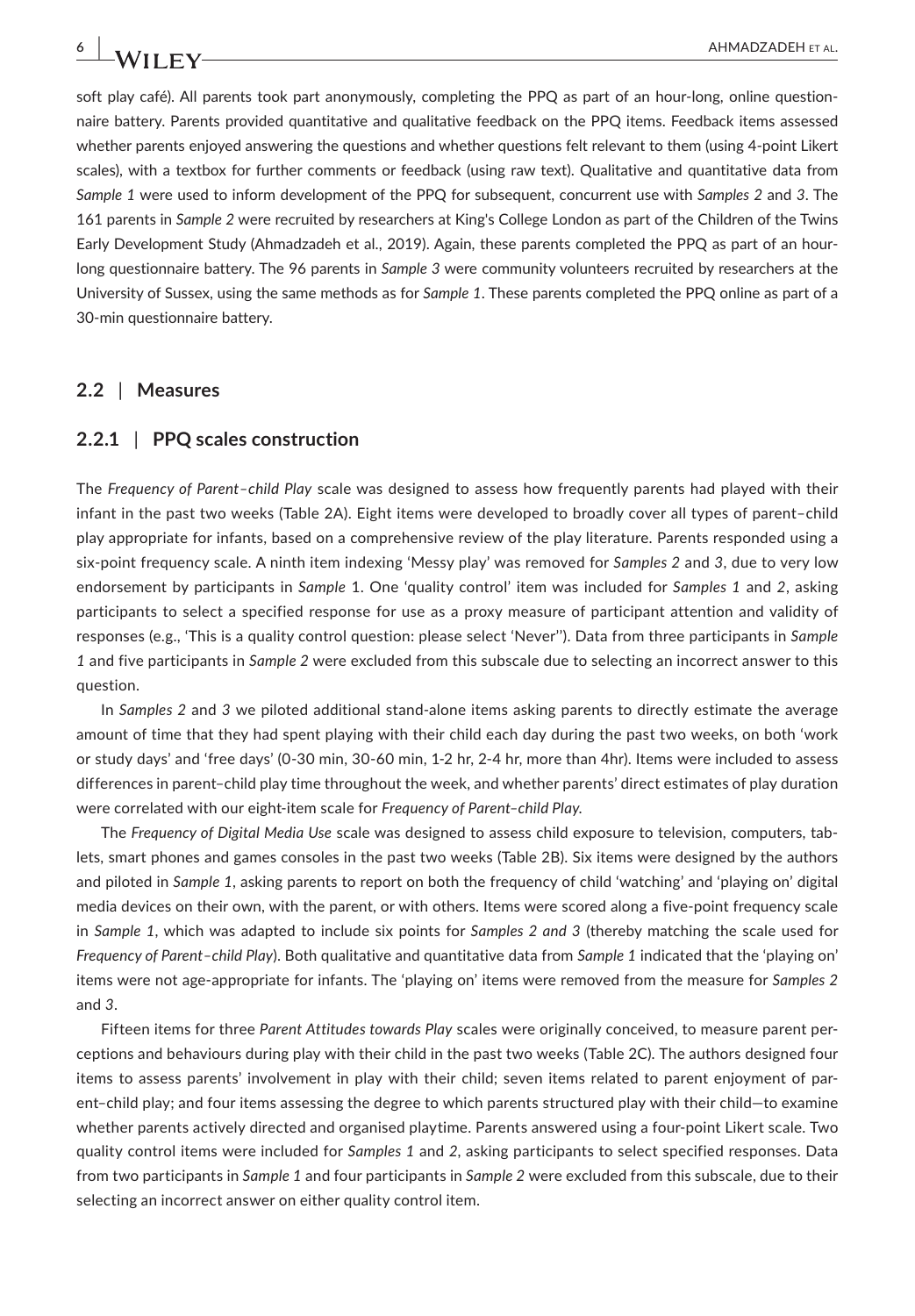# **TABLE 2** PPQ item list with question text and response scales

#### *(A) Frequency of parent–child play*

"thinking back over the past two weeks please indicate how often you have played with your child in the following ways..."

Never (1), Less than once a week (2), Once or twice a week (3), Several times a week (4), Once or twice a day (5), Several times a day (6)

- 1. Active physical play—for example, lifting or swinging your child, rough and tumble
- 2. Gentle physical play—for example, tickling, moving child's limbs, playing finger games such as 'this little piggy'
- 3. Play with toys—for example, grasping/holding/shaking toys, putting rings on a stack, building blocks
- 4. Pretend games—for example, make a toy dog bark, talk on toy telephone, move a wooden block as if it is a car
- 5. Turn-taking play without toys/other objects—for example, peek-a-boo, pat-a-cake, 'where's baby's eyes?', 'I spy'
- 6. Play with books—for example, pointing to pictures in books and magazines, reading to your child
- 7. Noisy play—for example, banging saucepans, child instruments
- 8. Singing—for example, singing nursery rhymes

#### *(B) Frequency of digital media use*

"Some children spend time watching programmes or videos. We are interested in how common this is for young children. Thinking back over the past two weeks, please indicate how often your child has…"

Never (1), Less than once a week (2), Once or twice a week (3), Several times a week (4), Once or twice a day (5), Several times a day (6)

- 1. Watched programmes or videos on a TV/computer/tablet/smart phone with you?
- 2. Watched programmes or videos on a TV/computer/tablet/smart phone with someone else?
- 3. Watched programmes or videos on a TV/computer/tablet/smart phone on their own?

*(C) Attitudes towards play (indexing parent involvement, enjoyment, and structure)*†

"Below are a number of statements about how some parents play with their child. Please indicate how often you have behaved in the same way in the past two weeks…"

Never (1), Sometimes (2), Often (3), Always (4)

- 1. I am too busy to play with my child when he/she wants to play with me *(involvement)*
- 2. When my child wants to play with me, I encourage him/her to play with toys alone so that I can get on with other jobs *(involvement)*
- 3. Some days go by without me having had any time to play with my child *(involvement)*
- 4. If my child wants to play with me, I stop what I'm doing right away and play with him/her *(involvement)*
- 5. I avoid playing with my child when I've had a long day *(enjoyment)*
- 6. Playing with my child can be a chore *(enjoyment)*
- 7. It is much more convenient when my child enjoys playing on his/her own, without needing me to join in *(enjoyment)*
- 8. I avoid playing with my child when I have other jobs that need doing *(enjoyment)*
- 9. I take any opportunity to play with my child *(enjoyment)*
- 10. I look forward to playing with my child *(enjoyment)*
- 11. When my child loses interest in a game we are playing, I try to engage him/her in a new game *(enjoyment)*
- 12. I decide what we play with/how we play *(structure)*
- 13. I provide toys that challenge my child to develop skills *(structure)*
- 14. I schedule time to play with my child each day *(structure)*
- 15. I let my child decide what we play with/how we play *(structure)*

† Items are listed in order of subgroup for clarity but were presented in a mixed order in the questionnaire.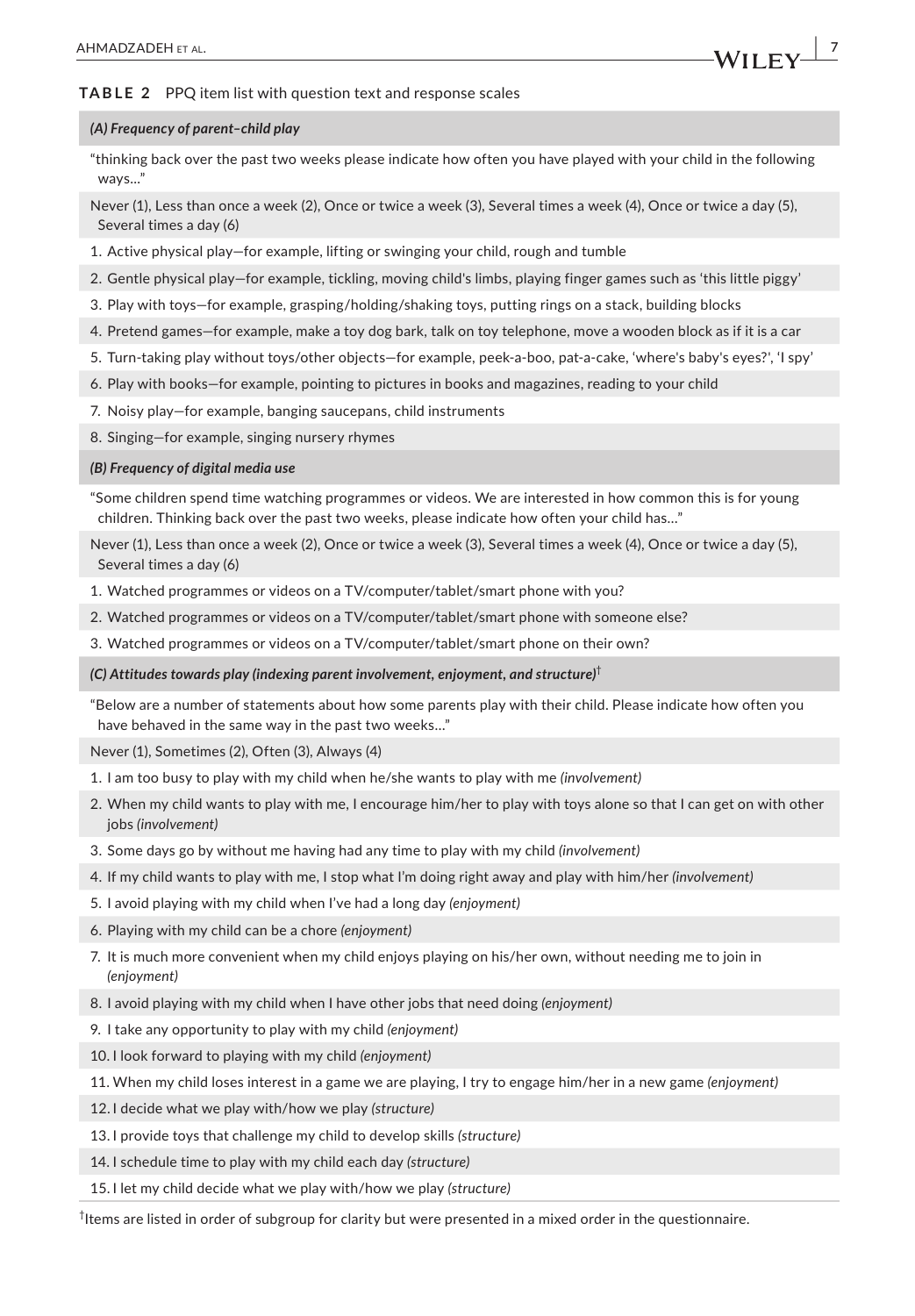# **2.2.2** | **Convergent validity**

Parent–child play has previously been assessed using observational measures, but the PPQ has been designed to collect data remotely, without the need for participants and researchers to meet. To our knowledge, there are no existing standard questionnaire measures of parent–child play that could have been used for PPQ criterion validity assessment. Instead, questionnaire measures of family social and emotional characteristics were drawn from *Samples 1* and *2*, to examine PPQ convergent validity. Measures collected in *Sample 3*, the smallest sample, were non-overlapping with *Samples 1* and *2*; therefore *Sample 3* is excluded from these analyses.

Measures of parenting beliefs, behaviours and feelings were selected as constructs most closely related to the PPQ. Parent's beliefs about caring for an infant child were collected using the two-subscale Baby Care Questionnaire (20 items; Winstanley & Gattis, 2013) and the 'perceived parenting impact' subscale (five items) from the Parental Cognitions and Conduct towards the Infant scale (PACOTIS; Boivin et al., 2005). Parent's feelings about their child and experiences as a parent were measured using the Parenting Daily Hassles scale (12 items; Crnic & Greenberg, 1990), Parent Feelings Questionnaire (seven items; Deater-Deckard, 2000), and "perceived parenting self-efficacy" PACOTIS subscale (six items). Parenting behaviours were self-reported using the "hostile-reactive behaviours" PACOTIS subscale (seven items) and the Parent–Infant Caregiving Touch Scale (11 items; Koukounari, Pickles, Hill, & Sharp, 2015). The reliability and validity of these measures has been described in detail elsewhere. All use a five-point Likert scale, except the Baby Care Questionnaire which uses a four-point scale. Average item scores were derived for each measure, excluding anyone missing data on >50% of the items. We give Cronbach's *α* for each measure in our data below.

We selected additional parent-report measures that tap other constructs theoretically associated with parent–child play and/or digital media use. These measures were included to further explore PPQ convergent validity, not for hypothesis-testing research. Hostility and warmth in the marital relationship were assessed using the Behaviour Affect Rating Scale (22 items, seven-point Likert scale; Cui, Lorenz, Conger, Melby, & Bryant, 2005). Parents' depressive symptoms in the past week were assessed using the Edinburgh Postnatal Depression Scale (10 items, four-point Likert scale; Cox, Holden, & Sagovsky, 1987); and difficult child temperament using the 13 month 'fussiness' subscale of the Infant Characteristics Questionnaire (11 items, seven-point Likert scale; Bates, Freeland, & Lounsbury, 1979). Again, average item scores were used for each measure, excluding anyone missing data on >50% of the items. It is reasonable to assume that the PPQ frequency and attitude scales would be negatively correlated with measures indexing poor relationship quality, depression, and difficult infant temperament in families. Child age was included to examine convergent validity of the digital media use scale, because media use is known to increase with child age (Vandewater et al., 2007).

# **2.3** | **Data analysis**

The following analyses were conducted after data collection was complete across all three samples, using STATA version 15. To study the structure of our proposed PPQ scales, we ran exploratory factor analyses (EFA) with oblique promax rotation (to allow factors to be correlated with one another, as recommended by Osborne, 2015) separately in each sample. As such, we examined whether similar factor structures were revealed across independent samples. Next, a confirmatory factor analysis (CFA) was conducted in each sample, then in all samples together, informed by the EFA results. We fitted models to variance–covariance matrices, using the full information maximum-likelihood approach to deal with the 6% of cases with any missing data, to maintain power and avoid bias associated with listwise deletion (Enders, 2010).

Latent factor results informed composition of final summary scales for use in further research. Internal consistency is reported for each summary scale. Pairwise correlations were examined between PPQ summary scales and standardized questionnaires of family social and emotional characteristics, to explore PPQ convergent validity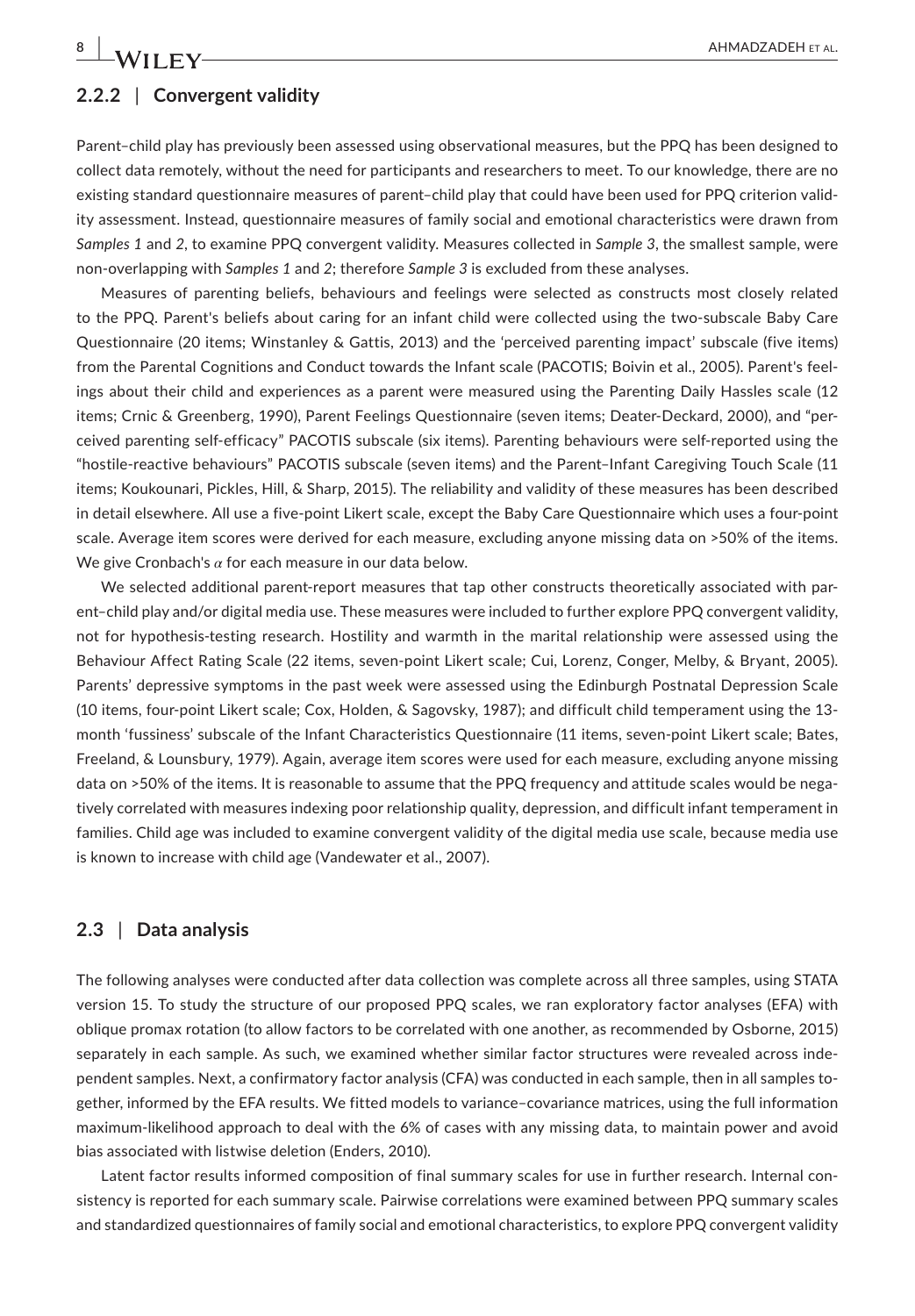in each sample. The correlation analyses were exploratory, not intended to generate conclusions but to justify relevance of the constructs assessed by the PPQ. We omitted significance tests to avoid over-interpretation of our results, following advice laid out by Kraemer (2019) on the importance of distinguishing exploratory versus confirmatory results (i.e., hypothesis generating vs. hypothesis testing).

Study data are not publicly available due to privacy/ethical restrictions. Data access is available to researchers on request, subject to a data sharing agreement.

# **3** | **RESULTS**

# **3.1** | **Factor structure**

Results from the EFA in each sample indicated that items designed for *Frequency of Parent–child Play* and *Frequency of Digital Media Use* loaded broadly as expected onto unique latent factors (Table 3). Items designed to assess *Parent Attitudes towards Play* did not load onto the conceptually designated subscales (involvement, enjoyment, and structure), but rather, loaded mostly onto a single factor with item-level results varying slightly across samples. Items with the least consistent loadings across samples were those from the conceptually derived 'structure' subgroup (attitude items 12, 13, 14, and 15). These items either formed a separate factor from other attitude items (*Sample 1*) or were split between factors or did not load above 0.3 on any factor. Conceptually, these items differed from others in the attitudes scales because they did not index a strictly positive or negative attitude towards parent–child play, but were designed to assess whether parents actively direct and organize playtime. For these reasons we removed the 'structure' subgroup entirely and reran our factor analyses in each sample. Results show that the remaining 11 attitude items (indexing involvement and enjoyment) loaded mostly onto a single factor across all three samples (Table 4).

Subsequent CFA models comprised three correlated factors, with each item free to load on only one allocated factor. Model fit was reasonable in *Samples 1* and *2* (CFI = .86/.88, RMSEA = .06/.05) but less so in *Sample 3*, the smallest sample (CFI = .81, RMSEA = .07). We ran a final model using data from all samples combined, yielding acceptable model fit (CFI = .91, RMSEA = .05). Estimated loadings for items in each factor were significant and generally high across all CFA results (Table S1). Variance–covariance matrices are listed for all models in Table S2. In the final CFA (all samples combined), latent factors for *Frequency of Parent–child Play* and *Parent Attitudes towards Play* were significantly correlated at .44. Neither were correlated with the *Frequency of Digital Media Use* latent factor. Overall correlation patterns were consistent in each individual sample CFA (Table S1), although in *Sample 1* a weak negative correlation was found between the attitudes and digital media use factors (*r* = −.28, *p* < .01); and in *Sample 3* a weak positive correlation between frequency and digital media use factors (*r* = .28, *p* = .03). Tests for invariance of parameters showed that most factor loadings did not differ significantly across samples, nor did the latent factor variances and covariances (Table S3).

# **3.2** | **Creation of summary scales**

Both EFA and CFA results indicated that three latent factors adequately explained the covariance structure of the PPQ. Based on these results, we created three PPQ summary scales. Good internal consistency was found for items in each subscale across all samples (Table 5). Mean scores were created for each subscale in each sample, excluding participants who were missing data on >50% of the items (the maximum number of participants removed from any scale was 10). Negative items were reversed coded for the *Parent Attitudes towards Play* subscale (items: 1, 2, 3, 5, 6, 7, and 8).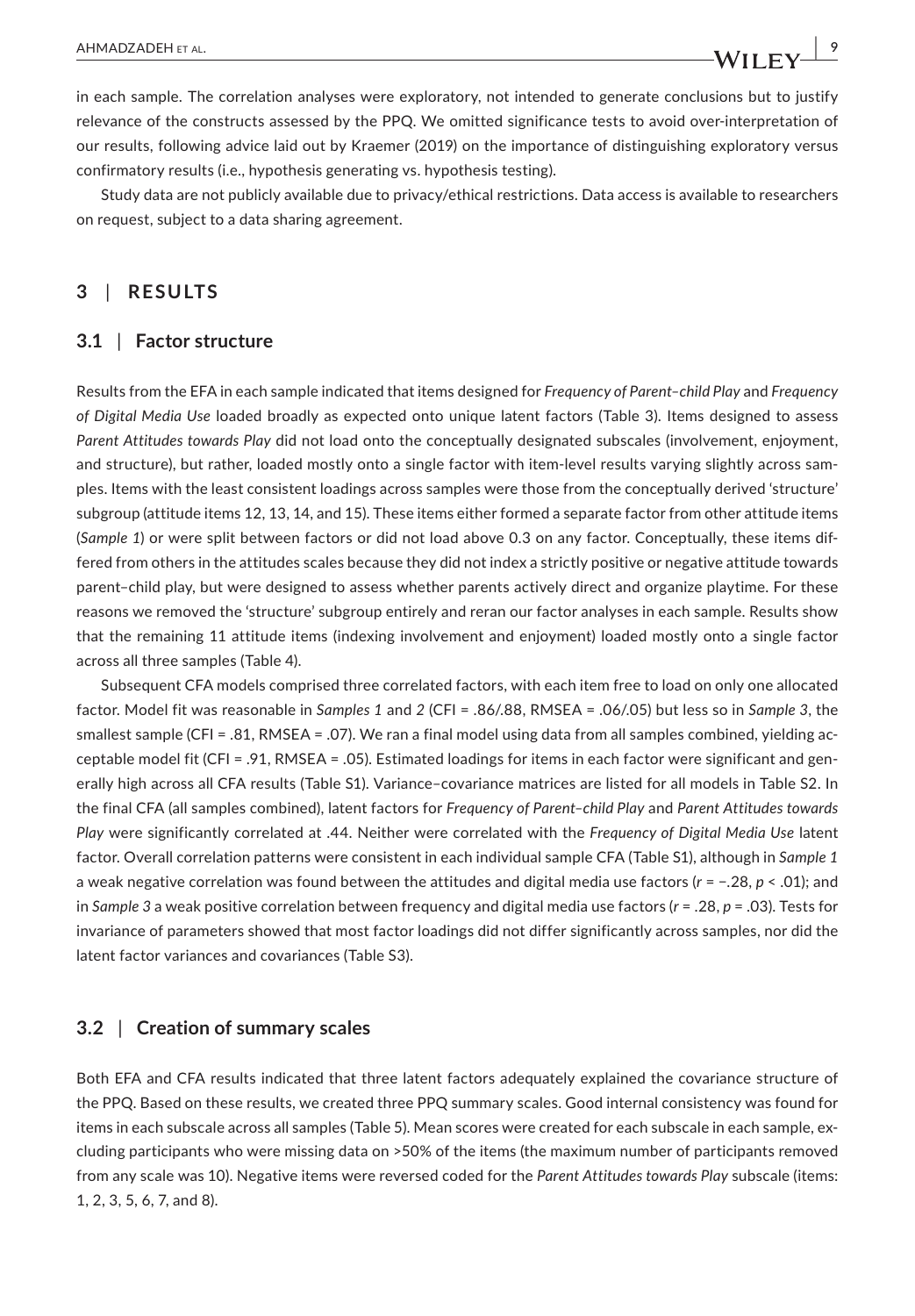| Item conceptual   | Sample 1 $n = 144$ |                |                | Sample $2 n = 150$ |        |                | Sample $3n = 95$ |                |     |                |                |                |
|-------------------|--------------------|----------------|----------------|--------------------|--------|----------------|------------------|----------------|-----|----------------|----------------|----------------|
| designation       | F1                 | F <sub>2</sub> | F <sub>3</sub> | F <sub>4</sub>     | F1     | F <sub>2</sub> | F <sub>3</sub>   | F <sub>4</sub> | F1  | F <sub>2</sub> | F <sub>3</sub> | F <sub>4</sub> |
| Frequency 1       |                    | .52            |                |                    | .34    |                |                  |                | .36 |                | $-.46$         |                |
| Frequency 2       |                    | .60            |                |                    | .54    |                |                  |                | .52 |                | $-.43$         |                |
| Frequency 3       |                    | .51            |                |                    | .62    |                |                  |                | .62 |                |                |                |
| Frequency 4       |                    | .55            |                |                    | .70    |                |                  |                | .80 |                |                |                |
| Frequency 5       |                    | .55            |                |                    | .66    |                |                  |                | .54 |                |                |                |
| Frequency 6       |                    | .33            |                | $-.34$             | .55    |                | .30              |                | .58 |                |                |                |
| Frequency 7       |                    | .55            |                |                    | .44    |                |                  |                | .67 |                |                |                |
| Frequency 8       |                    | .55            |                |                    | .63    |                |                  |                | .63 |                |                |                |
| Digital media 1   |                    |                | .75            |                    |        |                |                  | .69            |     |                |                | .65            |
| Digital media 2   |                    |                | .78            |                    |        |                |                  | .70            |     |                |                | .56            |
| Digital media 3   |                    |                | .48            |                    |        |                |                  | .47            |     |                |                | .62            |
| Attitude $1 (I-)$ | .62                |                |                |                    |        | .59            |                  |                |     |                | .52            |                |
| Attitude 2 (I-)   | .50                |                |                |                    |        | .46            |                  |                |     |                | .26            |                |
| Attitude 3 (I-)   | .53                |                |                |                    | $-.36$ |                |                  |                |     | .32            |                |                |
| Attitude 4 (I+)   | $-.52$             |                |                |                    |        |                | .48              |                |     | .28            |                |                |
| Attitude 5 (E-)   | .41                |                |                |                    |        | .31            |                  |                |     | .60            |                |                |
| Attitude 6 (E-)   | .39                |                |                |                    |        | .29            |                  |                |     | .55            |                |                |
| Attitude 7 (E-)   | .42                |                |                |                    |        | .59            |                  |                |     | .64            |                |                |
| Attitude 8 (E-)   | .51                |                |                |                    |        | .49            |                  |                |     |                | .65            |                |
| Attitude 9 (E+)   | $-.67$             |                |                |                    |        | $-.36$         | .60              |                |     | $-.42$         | $-.47$         |                |
| Attitude 10 (E+)  | $-.47$             |                |                |                    |        |                | .48              |                |     | $-.67$         |                |                |
| Attitude 11 (E+)  | $-.43$             |                |                |                    |        |                | .44              |                |     | $-.43$         |                |                |
| Attitude 12 (S)   |                    |                |                | .57                |        |                |                  | .29            |     |                | .45            |                |
| Attitude 13 (S)   |                    |                |                | .38                |        |                | .42              |                |     | $-.33$         |                |                |
| Attitude 14 (S)   |                    |                |                | .26                |        |                | .27              |                |     | $-.33$         |                |                |
| Attitude 15 (S)   | .35                |                |                | .34                |        |                |                  | .36            |     |                | $-.27$         |                |

|  | TABLE 3 Factor solutions obtained from exploratory analyses with oblique promax rotation in each sample |  |  |  |  |
|--|---------------------------------------------------------------------------------------------------------|--|--|--|--|
|--|---------------------------------------------------------------------------------------------------------|--|--|--|--|

*Note:* Table shows the rotated factor loadings for each item: bold, highest loading ≥ 0.30; light, other loading ≥0.30; italic, highest loading if none are ≥0.30.

Abbreviations: E, enjoyment; F, factor; I, involvement; S, structure; +, positive attitude; −, negative attitude.

As depicted in Figure 1a, *Frequency of Parent–child Play* summary scores indicated that most participants played with their child at least several times per week. Only data from *Sample 2* were heavily skewed (>1.0) towards reports of more frequent play. Participant estimates for the total duration of parent–child playtime during 'free days' (i.e., weekends or holidays) were moderately correlated with *Frequency of Parent–child Play* summary scores in both *Samples 2* and *3* (*r* = .42/.46, *p* < .001), although estimates for 'work or study' days showed weak correlations, only significant in *Sample 1* (*r* = .20/.20, *p* = .04/.10).

Figure 1b shows a wide distribution of results for *Frequency of Digital Media Use* summary scores. Distribution skewness was lower in S*amples 2* and *3*, for which we had adopted the six-point Likert scale. In total across all samples, 73% of parents reported that they watched digital media with their child at least once per week, and 36% at least once per day. About 30% of parents reported that their child watched digital media alone at least once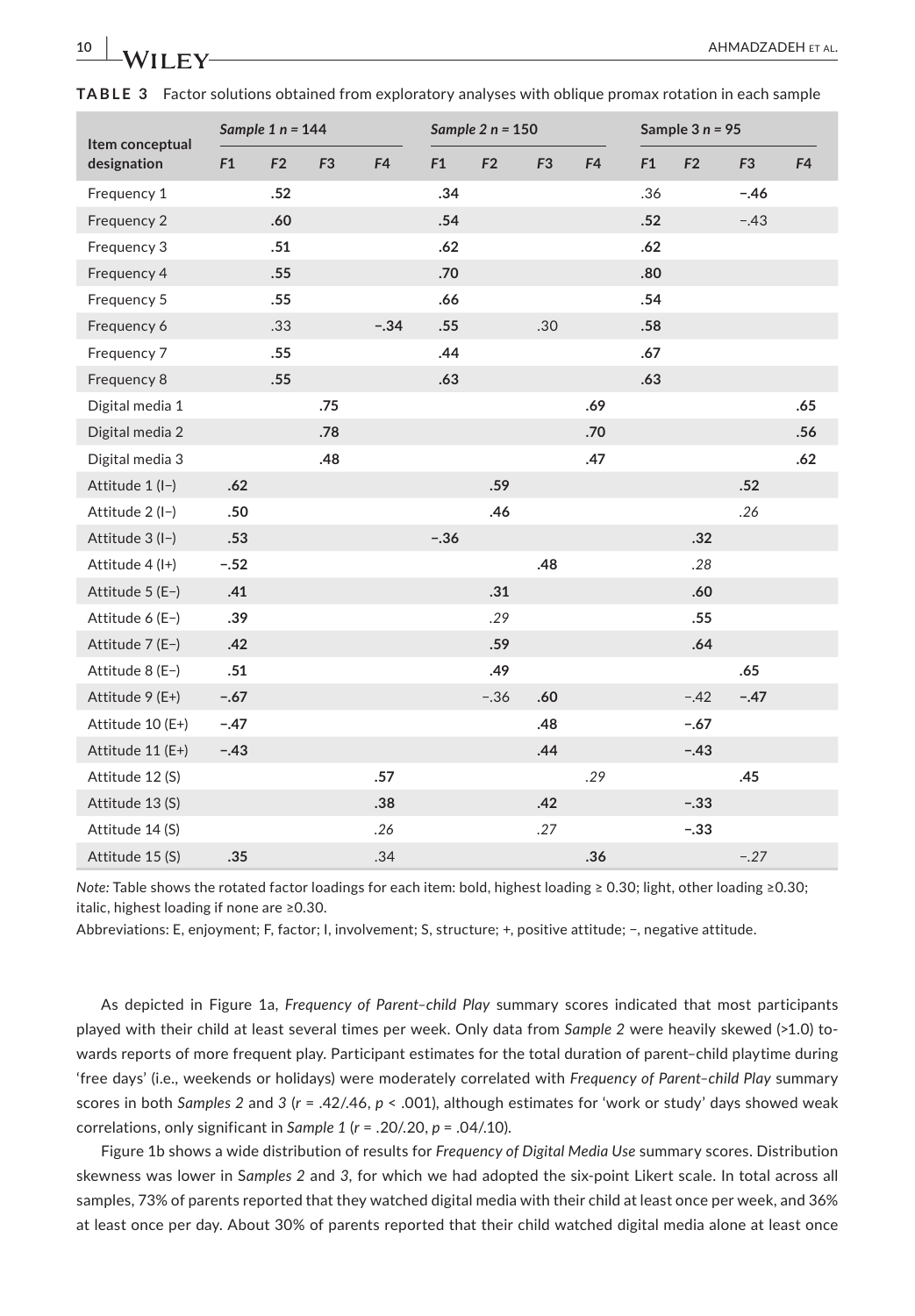| Item conceptual<br>designation | Sample $1 n = 144$ |     |                | Sample $2 n = 150$ |                |                | Sample $3 n = 95$ |                |                |                |
|--------------------------------|--------------------|-----|----------------|--------------------|----------------|----------------|-------------------|----------------|----------------|----------------|
|                                | F1                 | F2  | F <sub>3</sub> | F1                 | F <sub>2</sub> | F <sub>3</sub> | F1                | F <sub>2</sub> | F <sub>3</sub> | F <sub>4</sub> |
| Frequency 1                    |                    | .60 |                | .35                |                |                |                   |                | .60            |                |
| Frequency 2                    |                    | .66 |                | .56                |                |                |                   |                | .74            |                |
| Frequency 3                    |                    | .50 |                | .64                |                |                |                   | .39            | .46            |                |
| Frequency 4                    |                    | .48 |                | .69                |                |                |                   | .57            | .44            |                |
| Frequency 5                    |                    | .51 |                | .64                |                |                |                   | .41            |                |                |
| Frequency 6                    |                    | .24 |                | .56                |                |                |                   | .64            |                |                |
| Frequency 7                    |                    | .54 |                | .47                |                |                |                   | .60            |                |                |
| Frequency 8                    |                    | .56 |                | .63                |                |                |                   | .71            |                |                |
| Digital media 1                |                    |     | .77            |                    |                | .66            |                   |                |                | .67            |
| Digital media 2                |                    |     | .77            |                    |                | .75            |                   |                |                | .55            |
| Digital media 3                |                    |     | .53            |                    |                | .52            |                   |                |                | .62            |
| Attitude 1 (I-)                | .61                |     |                |                    | .48            |                | .44               |                |                |                |
| Attitude 2 (I-)                | .52                |     |                |                    | .48            |                | .40               |                |                |                |
| Attitude 3 (I-)                | .49                |     |                | $-.37$             |                |                | .44               |                |                |                |
| Attitude 4 (I+)                | $-.47$             |     |                |                    | $-.35$         |                | $-.24$            |                |                |                |
| Attitude $5(E-)$               | .40                |     |                |                    | .31            |                | .56               |                |                |                |
| Attitude 6 (E-)                | .49                |     |                |                    | .27            |                | .65               |                |                |                |
| Attitude 7 (E-)                | .45                |     |                |                    | .56            |                | .63               |                |                |                |
| Attitude 8 (E-)                | .47                |     |                |                    | .53            |                | .56               |                |                |                |
| Attitude 9 (E+)                | $-.71$             |     |                |                    | $-.68$         |                | $-.60$            |                | .32            |                |
| Attitude 10(E+)                | $-.58$             |     |                |                    | $-.45$         |                | $-.65$            |                |                |                |
| Attitude 11 (E+)               | $-.37$             |     |                |                    | $-.32$         |                | $-.26$            |                |                |                |

**TABLE 4** Factor solutions obtained from exploratory analyses with oblique promax rotation in each sample, excluding four Attitude items

*Note:* Table shows the rotated factor loadings for each item: bold, highest loading ≥0.30; light, other loading ≥0.30; italic, highest loading if none are ≥0.30.

Abbreviations: E, enjoyment; F, factor; I, involvement; S, structure; +, positive attitude; −, negative attitude.

|  | <b>TABLE 5</b> Cronbach's $\alpha$ for each PPQ subscale |  |  |  |
|--|----------------------------------------------------------|--|--|--|
|--|----------------------------------------------------------|--|--|--|

| <b>Subscale</b>                         | Sample 1 | Sample 2 | Sample 3 |
|-----------------------------------------|----------|----------|----------|
| Frequency: eight items                  | .74      | .78      | .80      |
| Digital Media: three items <sup>†</sup> | .73      | .70      | .63      |
| Attitude: 11 items <sup>‡</sup>         | .78      | .69      | .80      |

† Reported on a five-point scale in *Sample 1*, edited to six-point scale in *Sample 2* and *3*.

‡ Excluded items showed poor internal consistency in all samples (.43, .26, 20).

per week, and 10% at least once per day. Only 5% of parents in *Samples 2* and *3* reported that their child never watched digital media ("Never" was not included in the response scales for *Sample 1*). Figure 1c indicates that most participants reported positive attitudes towards play with their child, with normally distributed results for the *Parent Attitudes Towards Play* summary scale.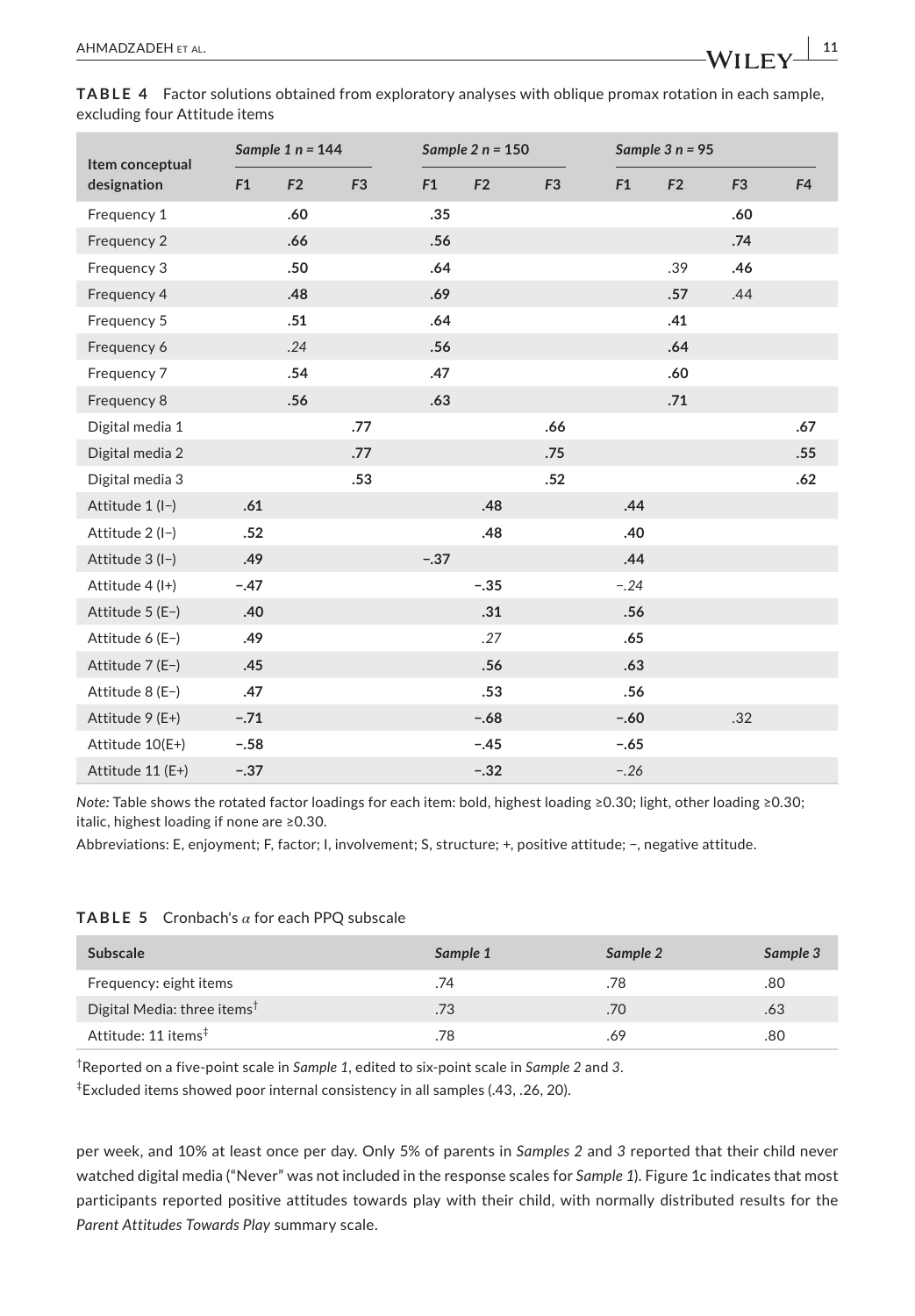



**FIGURE 1** Distribution of total scores in each sample

Sample 1

 $\epsilon$ 

 $\sim$ 

Density

Summary scales for *Frequency of Parent–child Play* and *Parent Attitudes Towards Play* were significantly correlated in all samples (Bonferroni adjustment was used with all correlations to correct for multiple testing; *Sample 1*/*2*/*3 r* = .33/.24/.47, *p* < .01). Correlations between *Frequency of Digital Media Use* and *Frequency of Parent–child* Play were not significant (*Samples 1*/*2*/*3 r* = −.07/.08/.23, *p* > .05). *Frequency of Digital Media Use* was significantly correlated with *Parent Attitudes towards Play* in *Sample 1* (*r* = −.21, *p* < .05), but not in *Samples 2* or *3* (*r* = −.04/.10, *p* > .05). Correlations between summary scores matched the pattern of results from CFA latent factor correlations (Table S1).

# **3.3** | **Convergent validity**

Pairwise correlations were examined between PPQ summary scales and standardized measures of family social and emotional characteristics (Table 6). These analyses were hypothesis free, performed to investigate whether PPQ scales associated with related constructs in *Samples 1* and *2*, as an indicator of convergent validity.

Overall, the PPQ attitude and frequency scales showed weak to moderate correlations with measures of parenting feelings and behaviours in both samples. These correlations were uniform in direction across samples. Correlations with parenting beliefs were lower or negligible for both the PPQ attitude and frequency scales. For parent relationship quality and depression symptoms, moderate correlations in the same direction across samples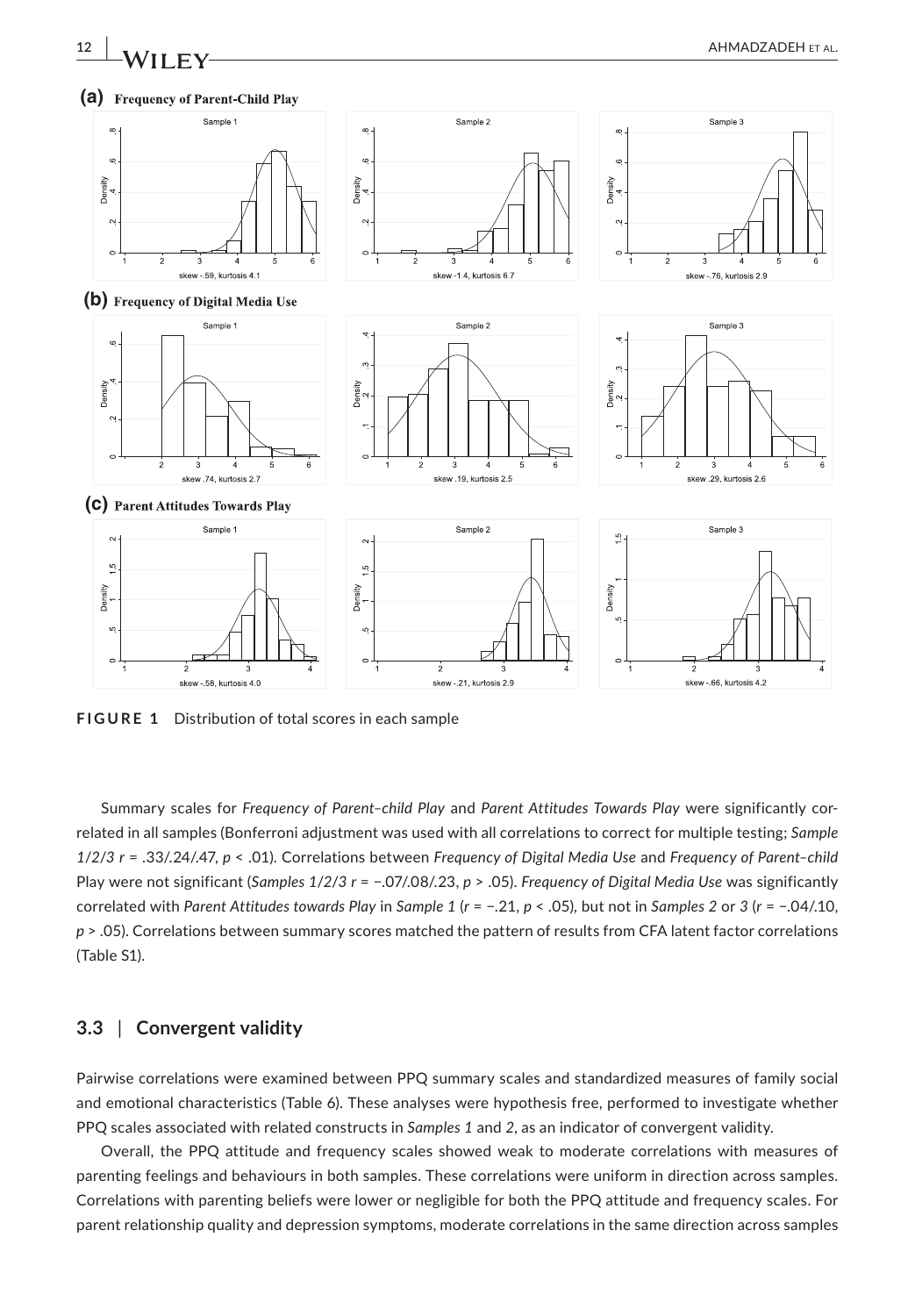|                                                | <b>Attitude</b> | Frequency   | Digital media | Cronbach's $\alpha$ |
|------------------------------------------------|-----------------|-------------|---------------|---------------------|
| Parenting-feelings                             |                 |             |               |                     |
| Negative feelings towards child <sup>§</sup>   | $-.38/-.53$     | $-.27/-.33$ | $.11/-.01$    | .79/.86             |
| Perceived parenting self-efficacy <sup>#</sup> | .38/.41         | .28/0.23    | $-.06/010$    | .73/.87             |
| Intensity of parenting hassles <sup>11</sup>   | $-.33/-.48$     | $-.11/-.06$ | .17/0.10      | .78/.88             |
| Parenting-behaviours                           |                 |             |               |                     |
| Hostile/reactive <sup>‡</sup>                  | $-.52/-.53$     | $-.35/-.23$ | .10/07        | .81/0.80            |
| Parent-infant caregiving touch <sup>+</sup>    | .22/.11         | .23/.11     | $-.19/11$     | .84/0.84            |
| Parenting-beliefs                              |                 |             |               |                     |
| Parenting structure beliefs <sup>†</sup>       | $-.06/07$       | $-.10/.16$  | $-.12/.03$    | .91/0.86            |
| Parenting attunement beliefs <sup>†</sup>      | .20/10          | .09/0.18    | $.12/-.05$    | .89/.78             |
| Perceived parenting impact <sup>#</sup>        | $-.22/.12$      | $-.19/-.08$ | $.00/-.05$    | .67/0.87            |
| Marital relationship                           |                 |             |               |                     |
| Perceived partner hostility <sup>††</sup>      | $-.32/-.36$     | $.01/-.23$  | $.11/-.05$    | .92/0.92            |
| Perceived partner warmth <sup>††</sup>         | .41 / .33       | .13/0.10    | $-.02/02$     | .92/0.92            |
| Parent                                         |                 |             |               |                     |
| Depression symptoms <sup>##</sup>              | $-.34/-.32$     | $-.07/-.04$ | $.07/-.02$    | .87/.90             |
| Child                                          |                 |             |               |                     |
| Fussiness <sup>§§</sup>                        | $-.16/-.35$     | $-.01/-.01$ | .11/.01       | .76/0.87            |
| Age                                            | $-.17/-.12$     | $-.05/-.10$ | .30/.08       |                     |

**TABLE 6** Pairwise correlations between PPQ subscales and standardized assessments of family social and emotional characteristics in *Sample 1*/*2*, with internal consistency shown for each assessment

† Baby Care Questionnaire (Winstanley & Gattis, 2013).

‡ Parental Cognitions and Conduct toward the Infant (Boivin et al., 2005).

§ Parent Feelings Questionnaire (Deater-Deckard, 2000).

¶Parenting Daily Hassles (Crnic & Greenberg, 1990).

± Parent-Infant Caregiving Touch Scale (Koukounari et al., 2015).

††Behavior Affect Rating Scale (Cui et al., 2005).

‡‡Edinburgh Postnatal Depression Scale (Cox et al., 1987).

§§Infant Characteristics Questionnaire (Bates et al., 1979).

were found for the PPQ attitude scale, but not the frequency scale. Infant fussiness and age showed weak, negative correlations with the PPQ attitude scale in both samples, but correlations were again negligible for the frequency scale. All correlations with the PPQ Digital Media Use scale were small (*r* < .20), except for with child age in *Sample 1* (*r* = .30).<sup>1</sup>

# **4** | **DISCUSSION**

The PPQ is the first standardized measure to remotely assess parent–infant play, addressing an important gap in the field of play research and early child development. PPQ items were developed by researchers to show strong face validity, informed by qualitative and quantitative feedback from participants. Using three samples—a total of 414 parent–infant dyads—we describe steps taken to ensure PPQ content validity, providing empirical support for the PPQ three-subscale structure, with good internal consistency and normal distribution of summary scores. We show evidence for measure construct validity, as PPQ subscales indexing parent-child play frequency and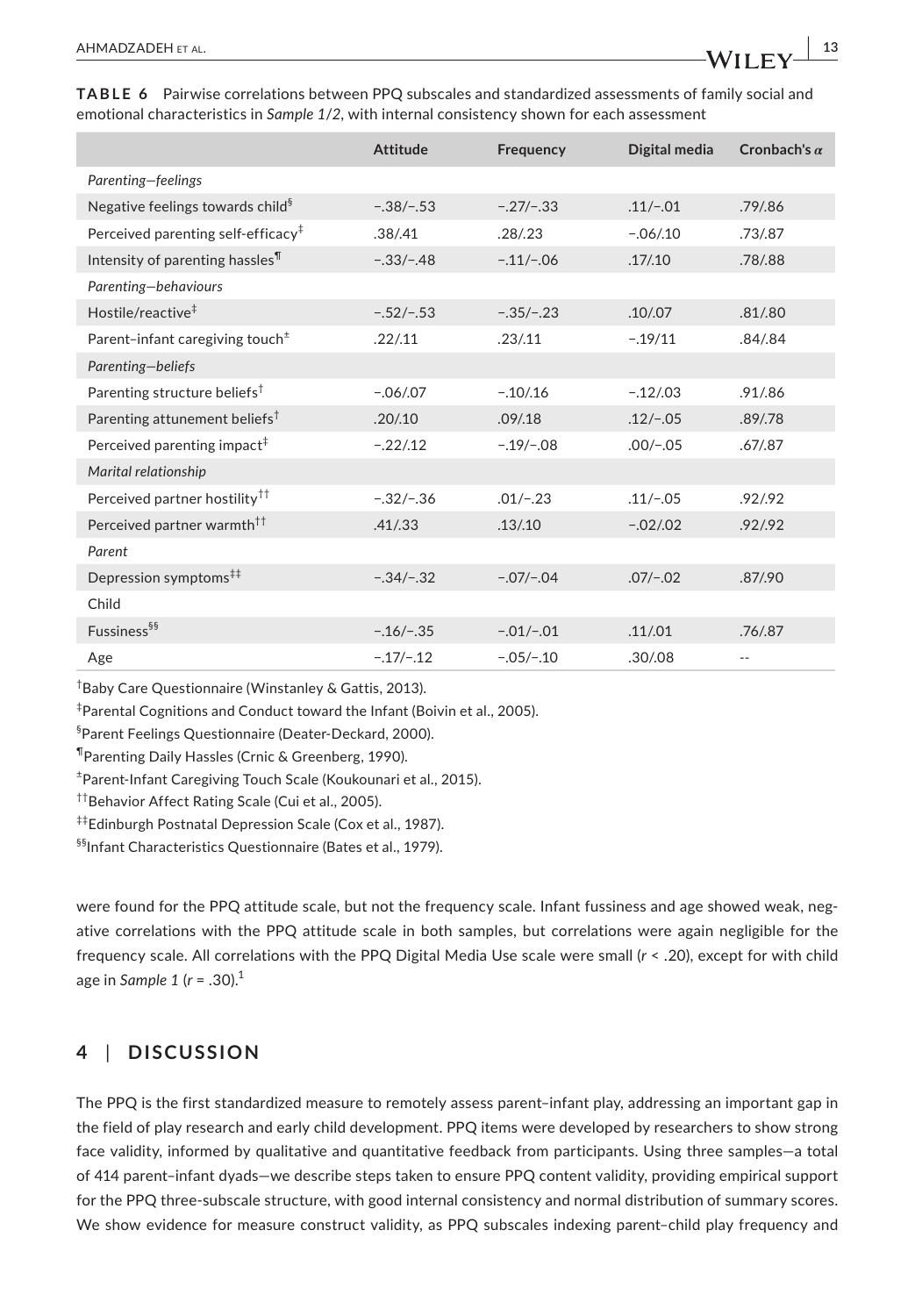parent attitudes were correlated with existing measures of family social and emotional characteristics. Overall, the subscale indexing frequency of infant digital media use was not associated with PPQ frequency and attitude subscales, nor with other family social and emotional characteristics. Results suggest that the PPQ will be useful in a research context, addressing gaps in our knowledge about the correlates and consequences of early parent– child play.

#### **4.1** | **Frequency of parent–child play**

All items in the *Frequency of Parent–child Play* subscale were endorsed as common forms of parent–infant play. The mean summary scores reflect both frequency and diversity in the types of parent–child play. Within our data, only scores from participants in *Sample 2*, which comprised young parents aged 20–25 years, were heavily skewed towards reports of more frequent and diverse play. This mirrors findings from the Millennium Cohort Study, where younger mothers (aged 14–24 years at child's birth) reported playing more frequently with their children compared with older mothers (Brocklebank et al., 2014). Data from *Samples 2* and *3* showed that parents' play frequency reports were more likely to reflect play on free days (weekends/holidays) versus workdays, reflecting that over 60% of participants were employed, studying or in work training. In future research we could go further, to ask about temporal changes in play frequency across the day, because different play types may vary in suitability at different times (e.g., active physical play being unhelpful at bedtime).

For PPQ latent factors and summary scales, we found weak to moderate correlations between *Frequency of Parent–child Play* and *Parent Attitudes towards Play.* This reflects that parenting attitudes and behaviours are related but distinct constructs, indexing what parents *feel* versus what they *do*. As such, both constructs should be useful in future research. The frequency subscale was correlated in the same direction across samples with validated measures of parenting feelings and behaviours, contributing evidence of convergent validity. However, correlations with parenting beliefs, marital relationship quality, parent depression symptoms, infant fussiness, and age were weak or negligible. New hypothesis-driven research will be needed to investigate further, considering whether family characteristics are more readily linked to parent attitudes towards play compared with play behaviour, and whether any non-uniform correlations between samples could reflect population demographic differences (e.g., parent age or socioeconomic status). Crucially, the PPQ subscale should first be tested for criterion validity, using a standardized observational measure of parent–child play frequency. The PPQ can then be used longitudinally, to examine prospective associations with child development, as previously suggested in the literature (e.g., Kroll et al., 2016).

# **4.2** | **Parent attitudes towards play**

The 11-item *Parent Attitudes Towards Play* subscale, originally designed to assess parent involvement in and enjoyment of parent–child play, showed good internal consistency and normally distributed summary scores across samples. Overall, participants reported positive attitudes towards play, rating playtime as enjoyable and time worthy. Correlations between PPQ attitude scores and other measures of family social and emotional characteristics provided strong evidence for convergent validity of this novel construct in two samples. As discussed above, new hypothesis-driven research is needed to further explore associations and consider possible implications for child development.

Construction of the *Parent Attitudes Towards Play* subscale was empirically driven and resulted in exclusion of four items designed to assess parent structuring behaviours during play with their infant (i.e., directing and organizing). In previous research these behaviours have been assessed using observational methods (e.g., Caldwell &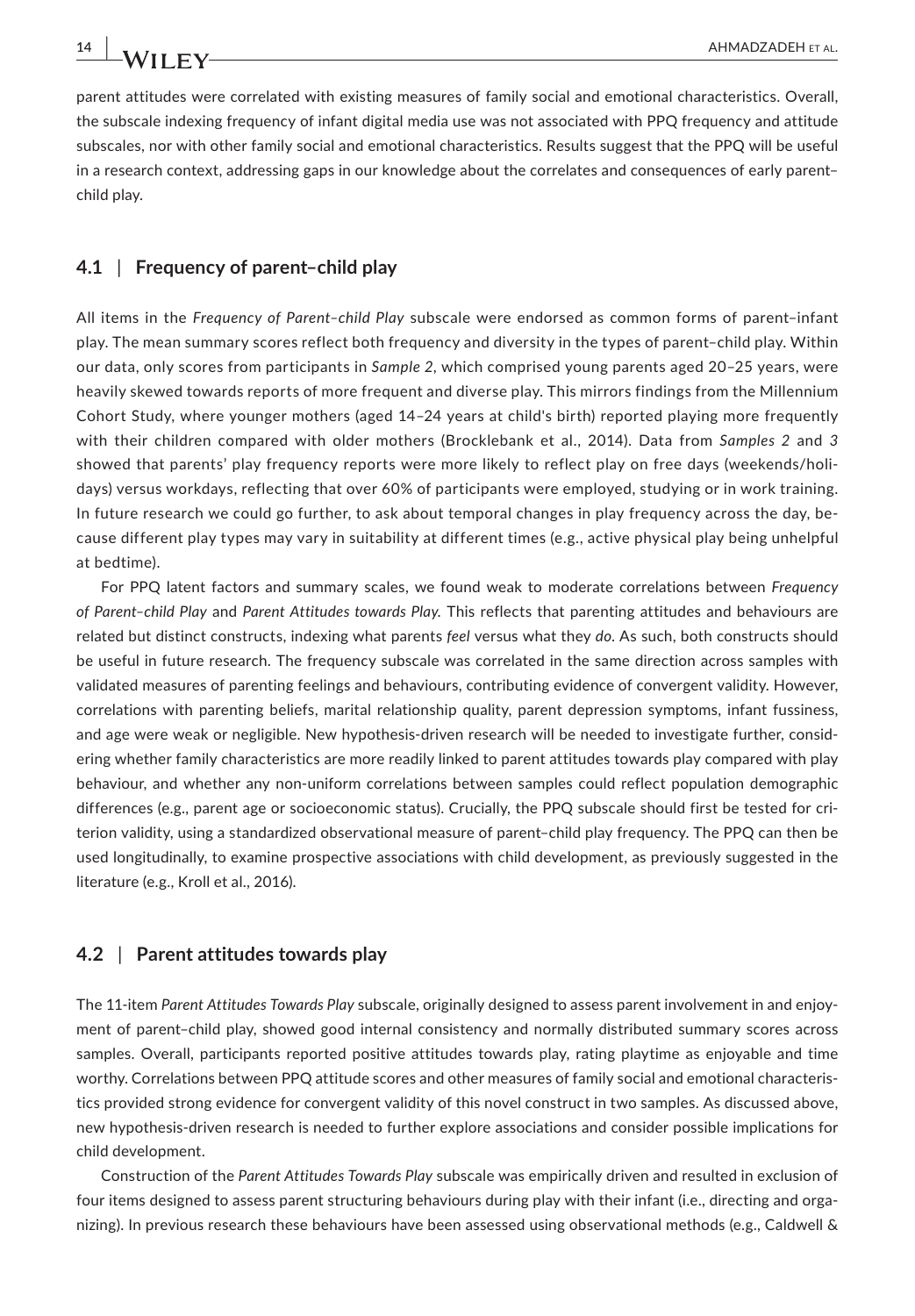Bradley, 2003). It is perhaps unsurprising that our 'structure' items, relying most heavily on participant self-awareness, did not correlate well with each other or with other frequency and enjoyment items. New efforts are needed to develop self-reported items to measure such specific parent behaviours during play. Close reference to existing clinical and observational manuals may be useful. For example, Hanf-model training programmes target the parent's ability to engage in child-led play, by praising and playing along with the child's actions, avoiding questions, commands, and criticism (Herschell et al., 2002;Kaehler et al., 2016). Adapting these key points for a parent self-report measure of behaviours during play may be a good next step.

# **4.3** | **Frequency of digital media use**

Participant reports for child *Frequency of Digital Media Use* showed wide variability in all samples, highlighting differences in digital media use across families with young children. Despite this, very few infants were never exposed to digital media (5% of infants in *Samples 2* and *3*). In line with advice from the American Academy of Pediatrics (AAP Council on Communications & Media, 2016), infants watched digital media with their parent more frequently than they did on their own.

Questions remain as to the positive or restrictive implications of digital media use for parent–child play. Digital content may model teaching strategies and give parents ideas for playful activities, or possibly displace opportunities for parent–child unstructured, sensorimotor, social, and creative play (Radesky et al., 2015;Vandewater et al., 2006). Equally, time for digital media use may not overlap or interfere with child play time (Taylor et al., 2018;Vandewater et al., 2007). For both latent factors and summary scores, we found that frequency of infant digital media use was not associated with frequency of non-digital parent–child play in *Samples 1* or *2*, although results were suggestive of a weak association in *Sample 3*. Similarly, parent attitudes towards play were weakly correlated with frequency of child digital media use in *Sample 1*, but not in *Samples 2* and *3*. Sample differences may reflect moderation by demographic variables, although supplementary analyses revealed invariance of latent factors across samples.

The frequency of infant digital media use was not predictive of other parenting measures across samples, marital relationship quality, nor parent and infant emotional phenotypes. The only prediction found was for child age in *Sample 1* (N.B. child age range was greater in *Sample 1* vs. *Sample 2*), with older children engaging in more frequent digital media use, as is well established in existing research (Vandewater et al., 2007). Further research on media use in families will be important, considering positive and negative implications for child learning, examining the family system across time and including siblings where possible. For older children it will be important to examine their choices, content, and context surrounding digital media usage.

# **4.4** | **Strengths and limitations**

Our analyses are strengthened by use of three independent samples, including parents of infants with a broad age range, representing families diverse in terms of socioeconomic status and parent age. We show empirical support for PPQ subscale structure across samples. We explore correlations between PPQ subscales and other standardized measures of family social and emotional characteristics, to assess convergent validity. We find broadly consistent results across two independent samples, yielding data to inform future hypothesis-driven research. As in all research there are limitations to consider. The data were drawn from three independent studies with varied methodology, so we could not always conduct the same tests across samples. Relating to sample generalizability, we have only included U.K.-based families, predominantly with mothers who were not ethnically diverse and, in two samples, highly educated. Our results may not apply cross-culturally and cannot inform on the effects of parent gender in relation to parent–child play. Further information on measure validity is needed, assessed using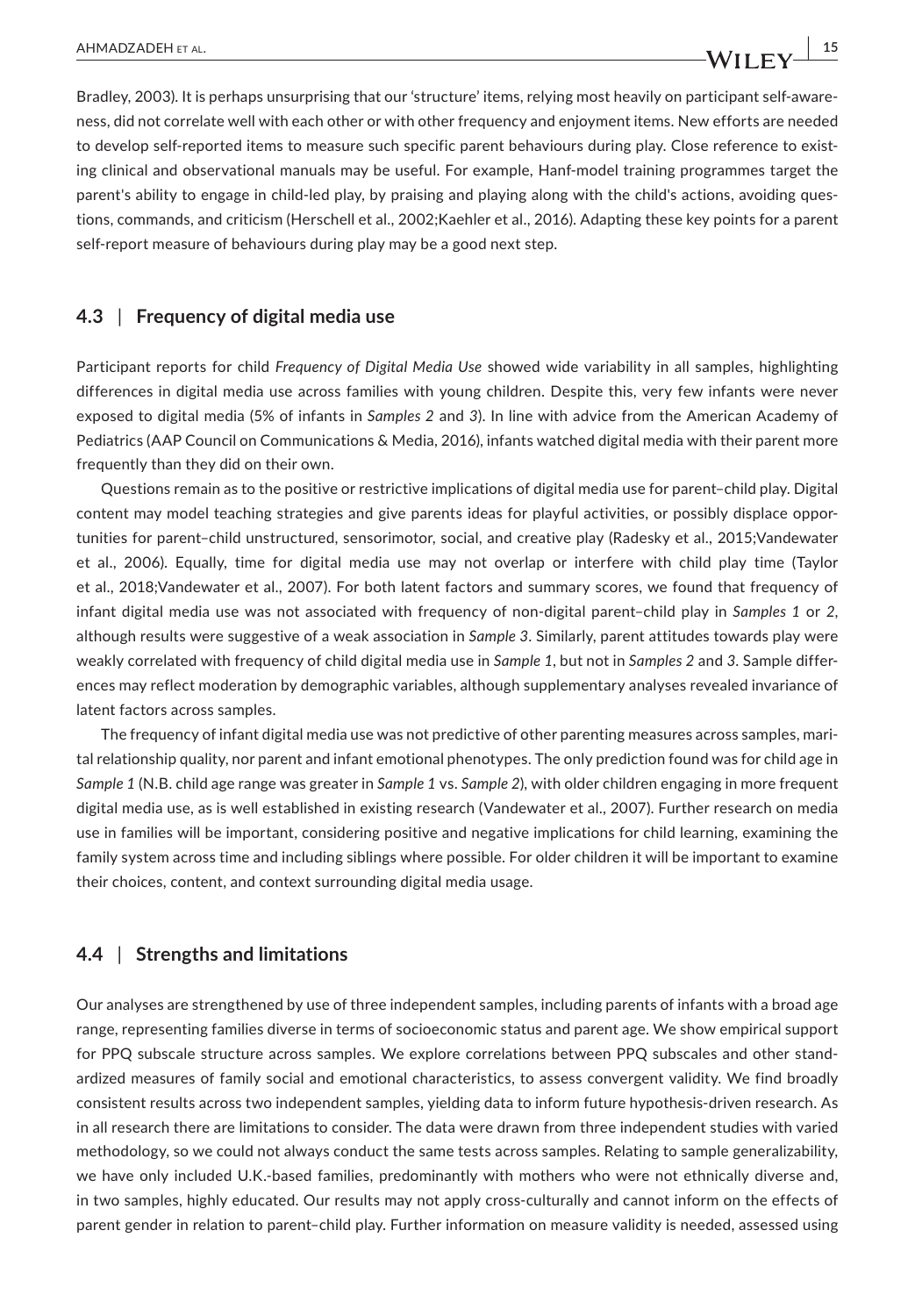a standardized measure of parent–child play. In our data, shared method variance may have inflated associations between PPQ subscales and other variables, with self-reports also prone to social desirability biases. We were unable to test whether parents considered all playful behaviours with their child when completing the PPQ, drawing on experiences of both intentional and spontaneous play moments.

# **5** | **CONCLUSION**

Play behaviours facilitate child learning, with parents particularly involved during early child development. Until now, research on parent–child play has been confined to observational methods, with no standardized tools to remotely assess parent perceptions or day-to-day play behaviours. There has been limited research on the impact of digital media use on parent–child play among families with young children. In response, we developed the PPQ, the first parent-report questionnaire to assess parent–child play and digital media use. Data show clear empirical factor structure across three independent samples, yielding three subscales with good internal consistency and normally distributed results, which we expect to be of use in new research. PPQ test-retest reliability now needs to be conducted and results compared with data from an existing standardized parent–child play assessment. In further research it will be useful to develop items indexing parent structuring behaviours during play, which were not included in the final PPQ, and to further examine the family-factors influencing infant digital media use. Longitudinal use of the PPQ will eventually be crucial in research, used alongside observational and experimental methods, helping us to better understand the importance of parent–child play during child development.

#### **ACKNOWLEDGMENTS**

The positions of T. M. and Y. A. are funded by a Sir Henry Dale Fellowship awarded to T. M., jointly funded by the Wellcome Trust and the Royal Society (grant number 107706/Z/15/Z).

#### **CONFLICT OF INTEREST**

The authors report no conflict of interest.

# **DATA AVAILABILITY STATEMENT**

Study data are not publicly available due to privacy/ethical restrictions. Data access is available to researchers on request, subject to a data sharing agreement.

#### **ORCID**

*Yasmin I. Ahmad[zade](https://orcid.org/0000-0002-0853-2664)[h](https://orcid.org/0000-0003-1333-1661)* <https://orcid.org/0000-0003-1333-1661> Kathryn J. Lester<sup>1</sup> <https://orcid.org/0000-0002-0853-2664> *Bonamy R. Oliver* <https://orcid.org/0000-0002-8145-5482> *Tom A. McAdams* <https://orcid.org/0000-0002-6825-3499>

#### **ENDNOTE**

 $1$  We omit significance tests from our results because analyses were not hypothesis-testing. Significance levels are a function of effect size and sample size. Depending on the complete sample size for each pairwise correlation, effect sizes approximately above/below .15/−.15 would be significant in each sample, or .30/−.30 when using Bonferroni adjustment to correct for multiple testing.

#### **REFERENCES**

AAP Council on Communications and Media (2016). Media and young minds. *Pediatrics*, *138*(5), e20162591. [https://doi.](https://doi.org/10.1542/peds.2016-2591) [org/10.1542/peds.2016-2591](https://doi.org/10.1542/peds.2016-2591)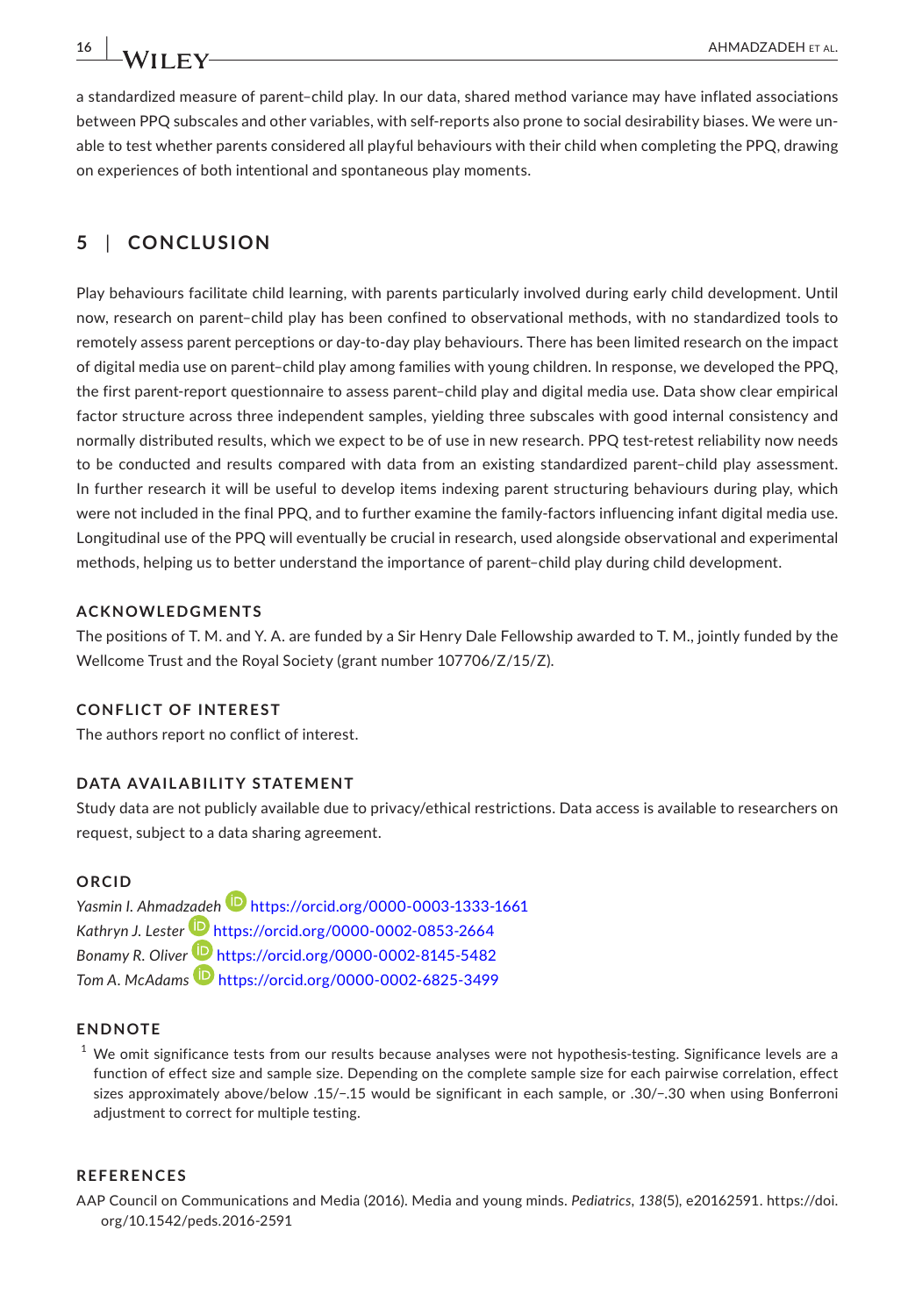- Ahmadzadeh, Y. I., Eley, T. C., Plomin, R., Dale, P. S., Lester, K. J., Oliver, B. R., … McAdams, T. A. (2019). Children of the twins early development study (CoTEDS): A children-of-twins study. *Twin Research and Human Genetics*, *22*(6), 514–522[.https://doi.org/10.1017/thg.2019.61](https://doi.org/10.1017/thg.2019.61)
- Anderson, D. R., & Pempek, T. A. (2005). Television and very young children. *American Behavioral Scientist*, *48*(5), 505– 522.<https://doi.org/10.1177/0002764204271506>
- Bates, J. E., Freeland, C. A., & Lounsbury, M. L. (1979). Measurement of infant difficultness. *Child Development*, *50*(3), 794–803.<https://doi.org/10.2307/1128946>
- Bigelow, A. E., MacLean, K., & Proctor, J. (2004). The role of joint attention in the development of infants' play with objects. *Developmental Science*, *7*(5), 518–526.<https://doi.org/10.1111/j.1467-7687.2004.00375.x>
- Boivin, M., Perusse, D., Dionne, G., Saysset, V., Zoccolillo, M., Tarabulsy, G. M., … Tremblay, R. E. (2005). The genetic-environmental etiology of parents' perceptions and self-assessed behaviours toward their 5-month-old infants in a large twin and singleton sample. *Journal of Child Psychology and Psychiatry*, *46*(6), 612–630. [https://doi.](https://doi.org/10.1111/j.1469-7610.2004.00375.x) [org/10.1111/j.1469-7610.2004.00375.x](https://doi.org/10.1111/j.1469-7610.2004.00375.x)
- Boyd, A., Golding, J., Macleod, J., Lawlor, D. A., Fraser, A., Henderson, J., … Davey Smith, G. (2013). Cohort profile: The 'children of the 90s'—The index offspring of the Avon Longitudinal Study of Parents and Children. *International Journal of Epidemiology*, *42*(1), 111–127.<https://doi.org/10.1093/ije/dys064>
- Brocklebank, R., Bedford, H., & Griffiths, L. J. (2014). Social determinants of parent-child interaction in the UK. *Child: Care, Health and Development*, *40*(4), 472–480.<https://doi.org/10.1111/cch.12090>
- Bureau, J.-F., Martin, J., Yurkowski, K., Schmiedel, S., Quan, J., Moss, E., … Pallanca, D. (2017). Correlates of child–father and child–mother attachment in the preschool years. *Attachment & Human Development*, *19*(2), 130–150. [https://doi.](https://doi.org/10.1080/14616734.2016.1263350) [org/10.1080/14616734.2016.1263350](https://doi.org/10.1080/14616734.2016.1263350)
- Caldwell, B. M., & Bradley, R. H. (2003). *Home observation for measurement of the environment: Administration manual*. Tempe, AZ: Family & Human Dynamics Research Institute, Arizona State University.
- Clegg, R. (2017). *Graduates in the UK labour market: 2017*. Retrieved from [https://www.ons.gov.uk/employmentandla](https://www.ons.gov.uk/employmentandlabourmarket/peopleinwork/employmentandemployeetypes/articles/graduatesintheuklabourmarket/2017) [bourmarket/peopleinwork/employmentandemployeetypes/articles/graduatesintheuklabourmarket/2017](https://www.ons.gov.uk/employmentandlabourmarket/peopleinwork/employmentandemployeetypes/articles/graduatesintheuklabourmarket/2017)
- Cox, J. L., Holden, J. M., & Sagovsky, R. (1987). Detection of postnatal depression. Development of the 10-item Edinburgh Postnatal Depression Scale. *British Journal of Psychiatry*, *150*, 782–786.<https://doi.org/10.1192/bjp.150.6.782>
- Crnic, K. A., & Greenberg, M. T. (1990). Minor parenting stresses with young children. *Child Development*, *61*(5), 1628– 1637.<https://doi.org/10.2307/1130770>
- Cui, M., Lorenz, F. O., Conger, R. D., Melby, J. N., & Bryant, C. M. (2005). Observer, self-, and partner reports of hostile behaviors in romantic relationships. *Journal of Marriage and Family*, *67*(5), 1169–1181. [https://doi.](https://doi.org/10.1111/j.1741-3737.2005.00208.x) [org/10.1111/j.1741-3737.2005.00208.x](https://doi.org/10.1111/j.1741-3737.2005.00208.x)
- Deater-Deckard, K. (2000). Parenting and child behavioral adjustment in early childhood: A quantitative genetic approach to studying family processes. *Child Development*, *71*(2), 468–484. <https://doi.org/10.1111/1467-8624.00158>
- Enders, C. K. (2010). *Applied missing data analysis (methodology in the social sciences)*. New York, NY: The Guilford Press.
- Garner, B. P., & Bergen, D. (2015). Play development from birth to age four. In D. P. Fromberg, & D. Bergen (Eds.), *Play from birth to twelve: Contexts, perspectives, and meanings* (3rd ed., pp. 3–12). New York, NY: Routledge, Taylor & Francis Group.
- Gertler, P., Heckman, J., Pinto, R., Zanolini, A., Vermeersch, C., Walker, S., … Grantham-McGregor, S. (2014). Labor market returns to an early childhood stimulation intervention in Jamaica. *Science*, *344*(6187), 998–1001. [https://doi.](https://doi.org/10.1126/science.1251178) [org/10.1126/science.1251178](https://doi.org/10.1126/science.1251178)
- Ghosh, K. (2019). *Birth characteristics in England and Wales: 2017*. Retrieved from [https://www.ons.gov.uk/peoplepopu](https://www.ons.gov.uk/peoplepopulationandcommunity/birthsdeathsandmarriages/livebirths/bulletins/birthcharacteristicsinenglandandwales/2017) [lationandcommunity/birthsdeathsandmarriages/livebirths/bulletins/birthcharacteristicsinenglandandwales/2017](https://www.ons.gov.uk/peoplepopulationandcommunity/birthsdeathsandmarriages/livebirths/bulletins/birthcharacteristicsinenglandandwales/2017)
- Ginsburg, K. R. (2007). The importance of play in promoting healthy child development and maintaining strong parent-child bonds. *Pediatrics*, *119*(1), 182–191.<https://doi.org/10.1542/peds.2006-2697>
- Glastonbury, E. (2017). *Families and the labour market, England: 2017*. Retrieved from [https://www.ons.gov.uk/emplo](https://www.ons.gov.uk/employmentandlabourmarket/peopleinwork/employmentandemployeetypes/articles/familiesandthelabourmarketengland/2017) [ymentandlabourmarket/peopleinwork/employmentandemployeetypes/articles/familiesandthelabourmarketengl](https://www.ons.gov.uk/employmentandlabourmarket/peopleinwork/employmentandemployeetypes/articles/familiesandthelabourmarketengland/2017) [and/2017](https://www.ons.gov.uk/employmentandlabourmarket/peopleinwork/employmentandemployeetypes/articles/familiesandthelabourmarketengland/2017)
- Gleave, J. (2009). *Children's time to play: A literature review*. Retrieved from [http://www.playday.org.uk/wp-content/uploa](http://www.playday.org.uk/wp-content/uploads/2015/11/children%E2%80%99s_time_to_play___a_literature_review.pdf) [ds/2015/11/children%E2%80%99s\\_time\\_to\\_play\\_\\_\\_a\\_literature\\_review.pdf](http://www.playday.org.uk/wp-content/uploads/2015/11/children%E2%80%99s_time_to_play___a_literature_review.pdf)
- Gray, P. (2009). Play as a foundation for hunter-gatherer social existence. *American Journal of Play*, *1*(4), 476–522. [citeu](citeulike-article-id:5325757) [like-article-id:5325757](citeulike-article-id:5325757)
- Herschell, A. D., Calzada, E. J., Eyberg, S. M., & McNeil, C. B. (2002). Parent-child interaction therapy: New directions in research. *Cognitive and Behavioral Practice*, *9*(1), 9–16. [https://doi.org/10.1016/S1077-7229\(02\)80034-7](https://doi.org/10.1016/S1077-7229(02)80034-7)
- Hiniker, A., Lee, B., Kientz, J., & Radesky, J. (2018). Let's play!: Digital and analog play between preschoolers and parents. Paper presented at the Conference on Human Factors in Computing Systems. Montreal, Canada: Montreal Convention Centre.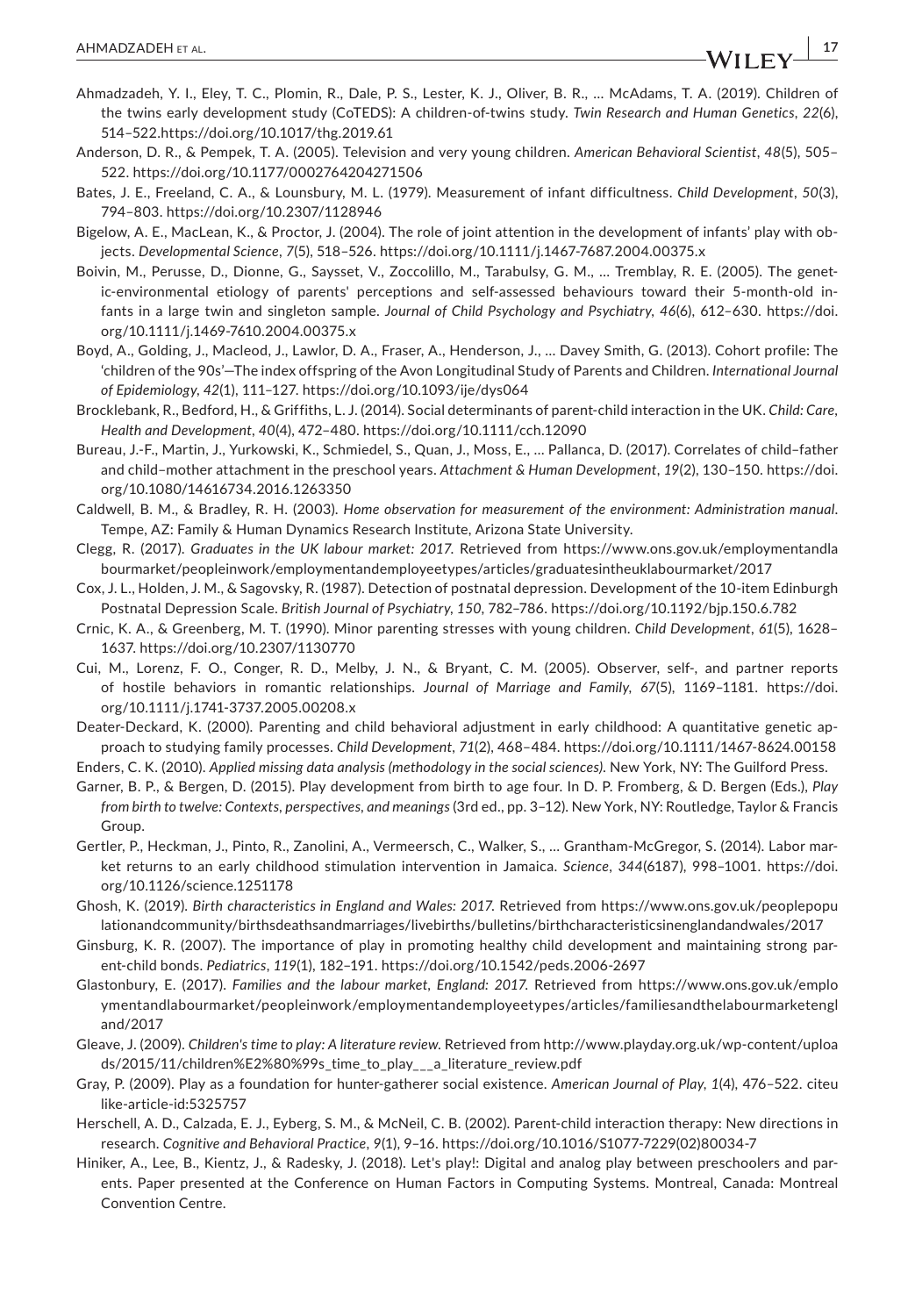- Kaehler, L. A., Jacobs, M., & Jones, D. J. (2016). Distilling common history and practice elements to inform dissemination: Hanf-model BPT programs as an example. *Clinical Child and Family Psychology Review*, *19*(3), 236–258. [https://doi.](https://doi.org/10.1007/s10567-016-0210-5) [org/10.1007/s10567-016-0210-5](https://doi.org/10.1007/s10567-016-0210-5)
- Kirkorian, H. L., Pempek, T. A., Murphy, L. A., Schmidt, M. E., & Anderson, D. R. (2009). The impact of background television on parent-child interaction. *Child Development*, *80*(5), 1350–1359.<https://doi.org/10.1111/j.1467-8624.2009.01337.x>
- Knipe, E. (2017). *Families and households*. Retrieved from [https://www.ons.gov.uk/peoplepopulationandcommunity/birth](https://www.ons.gov.uk/peoplepopulationandcommunity/birthsdeathsandmarriages/families/datasets/familiesandhouseholdsfamiliesandhouseholds) [sdeathsandmarriages/families/datasets/familiesandhouseholdsfamiliesandhouseholds](https://www.ons.gov.uk/peoplepopulationandcommunity/birthsdeathsandmarriages/families/datasets/familiesandhouseholdsfamiliesandhouseholds)
- Kostyrka-Allchorne, K., Cooper, N. R., & Simpson, A. (2017). The relationship between television exposure and children's cognition and behaviour: A systematic review. *Developmental Review*, *44*, 19–58. [https://doi.org/10.1016/j.](https://doi.org/10.1016/j.dr.2016.12.002) [dr.2016.12.002](https://doi.org/10.1016/j.dr.2016.12.002)
- Koukounari, A., Pickles, A., Hill, J., & Sharp, H. (2015). Psychometric properties of the parent-infant caregiving touch scale. *Frontiers in Psychology*, *6*, 1887–1887.<https://doi.org/10.3389/fpsyg.2015.01887>
- Kraemer, H. C. (2019). Is it time to ban the p value? *JAMA Psychiatry*, *76*(12), 1219–1220. [https://doi.org/10.1001/jamap](https://doi.org/10.1001/jamapsychiatry.2019.1965) [sychiatry.2019.1965](https://doi.org/10.1001/jamapsychiatry.2019.1965)
- Kroll, M. E., Carson, C., Redshaw, M., & Quigley, M. A. (2016). Early father involvement and subsequent child behaviour at ages 3, 5 and 7 years: Prospective analysis of the UK millennium cohort study. *PLoS ONE*, *11*(9), e0162339. [https://](https://doi.org/10.1371/journal.pone.0162339) [doi.org/10.1371/journal.pone.0162339](https://doi.org/10.1371/journal.pone.0162339)
- Masur, E. F., Flynn, V., & Olson, J. (2016). Infants' background television exposure during play: Negative relations to the quantity and quality of mothers' speech and infants' vocabulary acquisition. *First Language*, *36*(2), 109–123. [https://](https://doi.org/10.1177/0142723716639499) [doi.org/10.1177/0142723716639499](https://doi.org/10.1177/0142723716639499)
- Munzer, T. G., Miller, A. L., Weeks, H. M., Kaciroti, N., & Radesky, J. (2019). Differences in parent-toddler interactions with electronic versus print books. *Pediatrics*, *143*(4), e20182012.<https://doi.org/10.1542/peds.2018-2012>
- Opondo, C., Redshaw, M., Savage-McGlynn, E., & Quigley, M. A. (2016). Father involvement in early child-rearing and behavioural outcomes in their pre-adolescent children: Evidence from the ALSPAC UK birth cohort. *British Medical Journal Open*, *6*(11), e012034.<https://doi.org/10.1136/bmjopen-2016-012034>
- Osborne, J. W. (2015). What is rotating in exploratory factor analysis. *Practical Assessment, Research & Evaluation*, *20*(2), 1–7. <https://doi.org/10.4135/9781412995627.d8>
- Piaget, J., & Cook, M. (1952). *The origins of intelligence in children* (Vol. *8*). New York, NY: International Universities Press.
- Radesky, J. S., Schumacher, J., & Zuckerman, B. (2015). Mobile and interactive media use by young children: The good, the bad, and the unknown. *Pediatrics*, *135*(1), 1–3. <https://doi.org/10.1542/peds.2014-2251>
- Roopnarine, J. L. (2011). Cultural variations in beliefs about play, parent-child play, and children's play: Meaning for childhood development. In A. D. Pelligrini (Ed.), *The Oxford handbook of the development of play* (pp. 19–37). Oxford, UK: Oxford University Press.
- Roseberry, S., Hirsh-Pasek, K., & Golinkoff, R. M. (2014). Skype me! socially contingent interactions help toddlers learn language. *Child Development*, *85*(3), 956–970. <https://doi.org/10.1111/cdev.12166>
- Roulstone, S., Law, J., Rush, R., Clegg, J., & Peters, T. (2010). *Investigating the role of language in children's early educational outcomes*. Retrieved from [https://assets.publishing.service.gov.uk/government/uploads/system/uploads/attac](https://assets.publishing.service.gov.uk/government/uploads/system/uploads/attachment_data/file/181549/DFE-RR134.pdf) [hment\\_data/file/181549/DFE-RR134.pdf](https://assets.publishing.service.gov.uk/government/uploads/system/uploads/attachment_data/file/181549/DFE-RR134.pdf)
- Singer, D., Golinkoff, R. M., & Hirsh-Pasek, K. (2006). *Play= learning: How play motivates and enhances children's cognitive and social-emotional growth*. Oxford, UK: Oxford University Press.
- Smilansky, S. (1968). *The effects of sociodramatic play on disadvantaged preschool children*. New York, NY: John Wiley & Sons.
- Tamis-LeMonda, C. S., Shannon, J. D., Cabrera, N. J., & Lamb, M. E. (2004). Fathers and mothers at play with their 2- and 3-year-olds: Contributions to language and cognitive development. *Child Development*, *75*(6), 1806–1820. [https://doi.](https://doi.org/10.1111/j.1467-8624.2004.00818.x) [org/10.1111/j.1467-8624.2004.00818.x](https://doi.org/10.1111/j.1467-8624.2004.00818.x)
- Taylor, G., Monaghan, P., & Westermann, G. (2018). Investigating the association between children's screen media exposure and vocabulary size in the UK. *Journal of Children and Media*, *12*(1), 51–65. [https://doi.org/10.1080/17482](https://doi.org/10.1080/17482798.2017.1365737) [798.2017.1365737](https://doi.org/10.1080/17482798.2017.1365737)
- Tomasello, M., & Farrar, M. J. (1986). Joint attention and early language. *Child Development*, *57*(6), 1454–1463. [https://](https://doi.org/10.2307/1130423) [doi.org/10.2307/1130423](https://doi.org/10.2307/1130423)
- Valentine, G., & McKendrck, J. (1997). Children's outdoor play: Exploring parental concerns about children's safety and the changing nature of childhood. *Geoforum*, *28*(2), 219–235. [https://doi.org/10.1016/S0016-7185\(97\)00010-9](https://doi.org/10.1016/S0016-7185(97)00010-9)
- Vandewater, E. A., Bickham, D. S., & Lee, J. H. (2006). Time well spent? Relating television use to children's free-time activities. *Pediatrics*, *117*(2), e181–e191. <https://doi.org/10.1542/peds.2005-0812>
- Vandewater, E. A., Rideout, V. J., Wartella, E. A., Huang, X., Lee, J. H., & Shim, M.-S. (2007). Digital childhood: Electronic media and technology use among infants, toddlers, and preschoolers. *Pediatrics*, *119*(5), e1006–e1015. [https://doi.](https://doi.org/10.1542/peds.2006-1804) [org/10.1542/peds.2006-1804](https://doi.org/10.1542/peds.2006-1804)